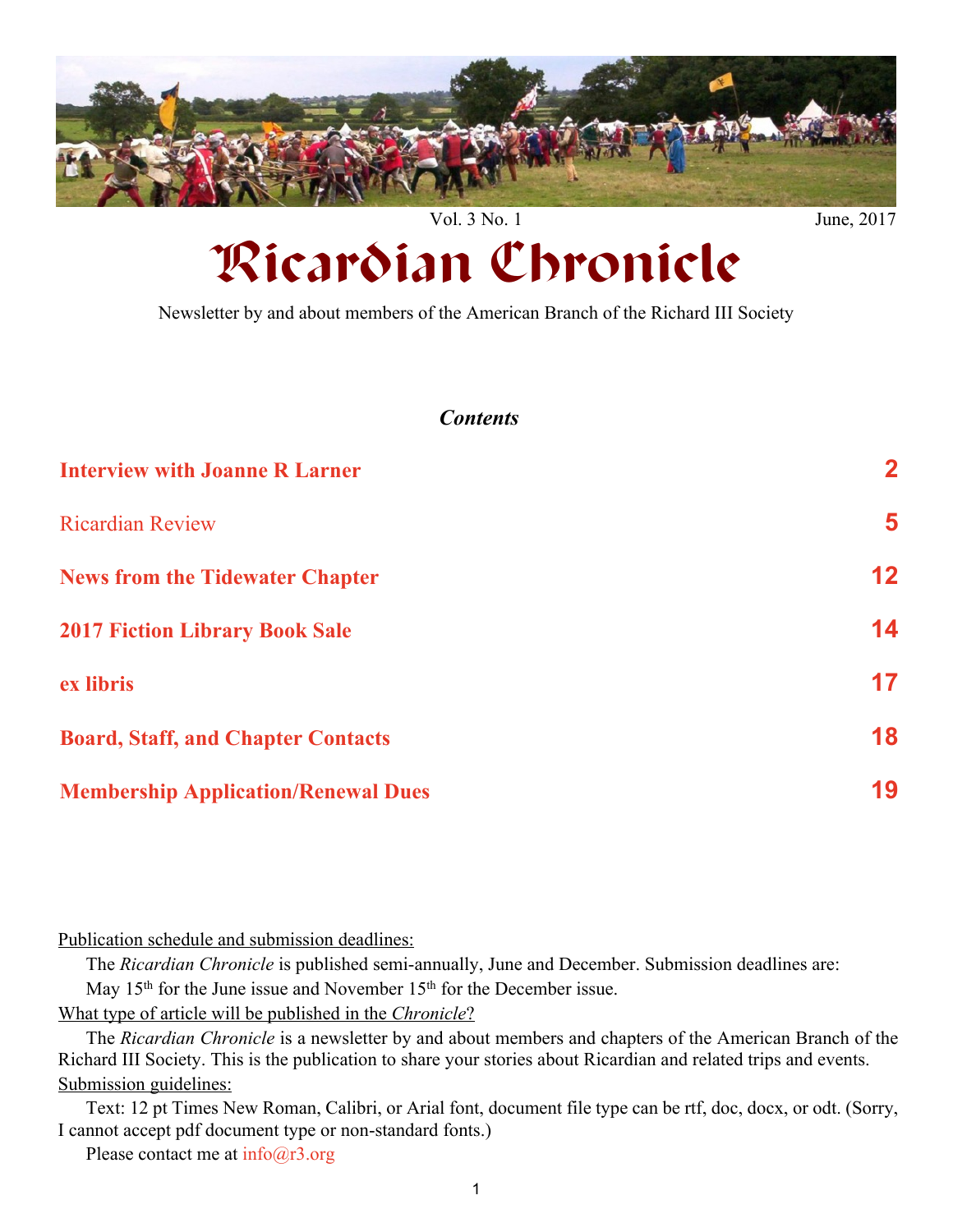### **Interview with Joanne R Larner**

<span id="page-1-0"></span>

I met fellow Ricardian on Facebook and am pleased to share some of Joanne's thoughts and exeriences writing about Richard III.

Joanne is an osteopath, author and speaker living in Rayleigh, Essex, UK with her husband, John and two dogs, Jonah and Hunter. She always wanted to be a novelist and started many stories but could never finish, until recently.

#### **Did you write as a child?**

Yes, I could read before I went to school and enjoyed writing from a very early age. I won first prize in the local library's short story competition when I was nine.

#### **You say you always wanted to be a novelist, but could never finish. What made this time different?**

Two things. Firstly, I don't think it's enough to just think of a storyline and write it—you must have a passion for the subject matter. When I 'discovered' Richard III, at the same time he was literally discovered in the Leicester car park, I also discovered my inspiration and passion.

Secondly, and this doesn't necessarily apply to everyone, I needed a goal and a deadline. I could never complete my University essays much in advance—I usually ended up writing into the early hours of the morning they were due. And it was National Novel Writing Month, revealed to me by my sister, which helped me to actually get the job done. You are challenged to write 50,000 words in the month of November. I know a lot of authors hate it, but it was a godsend to me. I thrive having the daily target, enjoy the camaraderie and support of my fellow authors and need the spur of the looming deadline to avoid procrastination.

#### **What was it about Richard that was so inspiring?**

Thinking back it was Philippa Langley, the instigator of the search for his remains who really caused my interest to be piqued. I watched the documentary about the dig at Leicester and wondered why someone could feel so passionate about a man who had been dead for over five hundred years. I watched that documentary about twenty times—it was enthralling. It wasn't only Philippa, it was the string of mysterious 'coincidences' that seemed to surround his discovery. Philippa had said she knew she was walking over his grave the first time she set foot in the car park and, later, when the car park was empty of cars she found a letter 'R', right where she had had the feeling. Then they dug the first trench right through the 'R'. On the first day, the very first thing they found was what turned out to be Richard's leg bone and immediately the skies opened in a torrential downpour. And later I discovered that the date on which they uncovered his bones was the anniversary of the date he would have been buried all those years ago (disregarding the calendar date change of course). All these things were fascinating. And at the time I knew nothing about him, not even the Shakespeare play, although I knew the famous quotes. I had got the impression (from the Olivier clips) that he had been much older when he died and I was amazed that he was only thirty-two. And the two sides of the arguments about his character intrigued me. So, I started researching and I think I have read about 250 books about him now. The more I read, the less I thought he was Shakespeare's evil tyrant.

#### **Why did you write an alternative history of Richard?**

I was enjoying reading all the different takes on his life in novel form, but although they varied a lot regarding the mysterious or unknown aspects of his life (such as who his mistress was), they always ended the same way—with his bloody and tragic death at the Battle of Bosworth. I had read an alternative history about Hitler (what if he had won the war?) and I thought someone must have written one about Richard too, but I couldn't find any. So, my sister said: "Why don't you write it, then?" And the rest, of course, is literally history!

#### **Some authors who write about time travel worry that going back in time will change history. How did you deal with that?**

Well, for one thing that was the whole idea—Richard and Rose intended to change things. As for Rose changing history when she went back in time, my theory was that history is like a pool of water, and the changed event like a pebble thrown into it—the ripples of change start quite large, but eventually the whole pool settles and things return to largely how they would have been, once you get further into the future. So, for example, the twenty-first century still has Elizabeth as our queen, but she is now a Plantagenet and her grandson is called Richard. And she is taller. I also postulated that the genetics didn't matter as much as the soul energy—she was essentially the same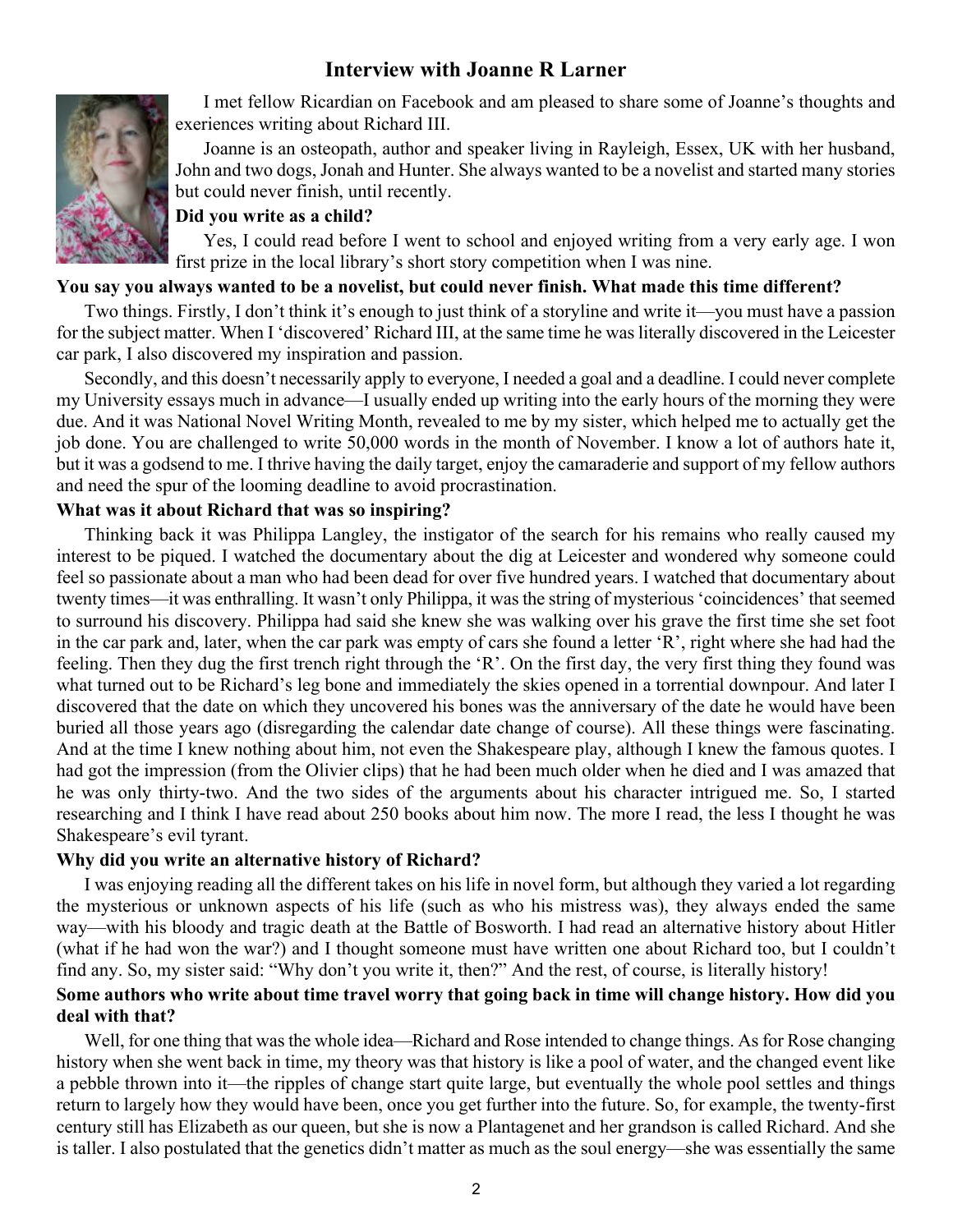person, the same soul, with different genetics. But the beauty of writing fiction is that you can write anything, so long as the internal logistics of the story make sense and are consistent.

#### **Your heroine is an osteopath. Does that mean she is a 'self-insert' character?**

No, Rose is an osteopath for two reasons. Firstly, as an osteopath, Richard's spine was another thing that interested me. It gave me a unique way of confirming his identity to her. Also, they say 'write what you know' and having been an osteopath for over twenty years, I know that very well.

There are some superficial similarities between Rose and me, but she is way more demonstrative and emotional than I am. I do sometimes use real people on whom to base my characters though. I find it helps me to individualise them and build a personality. I did also use my dogs in the trilogy; Hunter the dachshund plays a rather pivotal role.

#### **Can you give a short plot synopsis?**

Richard accidentally falls through a time portal—I used the Major Oak in Sherwood Forest as it would have existed both in his time and modern times—and lands in 2014, where a young Ricardian happens to find him. She doesn't, of course, believe it is really him at first, but is finally convinced when she treats him and sees his spine. She helps him adjust to the twenty first century and helps him after he finds out he will lose at Bosworth. They research what went wrong with the aim of him going back to change history. It has some poignant moments as well as some humorous ones—I aim to entertain primarily. However, all the real history is properly researched and what isn't known is plausible, I hope.



#### **Did you always intend to write a trilogy?**

No, originally, I envisaged just one book, but the content kept getting more and more, so I then decided to make it two—one where Richard is in modern times and the second where Rose goes back to his time. Then while I was writing part two, I realised I again had too much material for the second book—sub-plotlines kept presenting themselves serendipitously. I had always wanted them to meet again when they were older and I suddenly had the revelation that it would be better to have a third part for this 'future' storyline. So, it turned out as a kind of 'Back to the Future' trilogy with Richard III!





#### **Can you give examples of the serendipity you described?**

Yes, I had decided to include Christopher Columbus in Part II, as I wanted Richard to finance his expedition to the New World. I happened to visit Venice and discovered there was a Mediaeval 'ship factory' there called the Arsenale, so I had Richard and Rose visit, enabling Richard to build a similar one in Bristol to help with the expedition. While researching him, I found out that other interesting historical figures were also contemporaries of Richard, namely Leonardo da Vinci, who has always been a hero of mine, and Lorenzo dei Medici. I wanted twins to feature in the plot and found out that Lorenzo's wife had given birth to twins who had died, which slotted right in to my storyline. Even small things just seemed to fit perfectly—Joana of Portugal's death date in real life was just when I needed it to be. In the third part, Richard visits a pub and drinks a beer called 'The Devil's Backbone'—I discovered it by chance in our local and it was perfect for the plot.

#### **Did you enjoy history at school?**

No, I hated it! Well, we were never taught about the Wars of the Roses, only the Tudors! Our history syllabus was combined with geography and we had to go out to local places and observe architecture and draw maps—it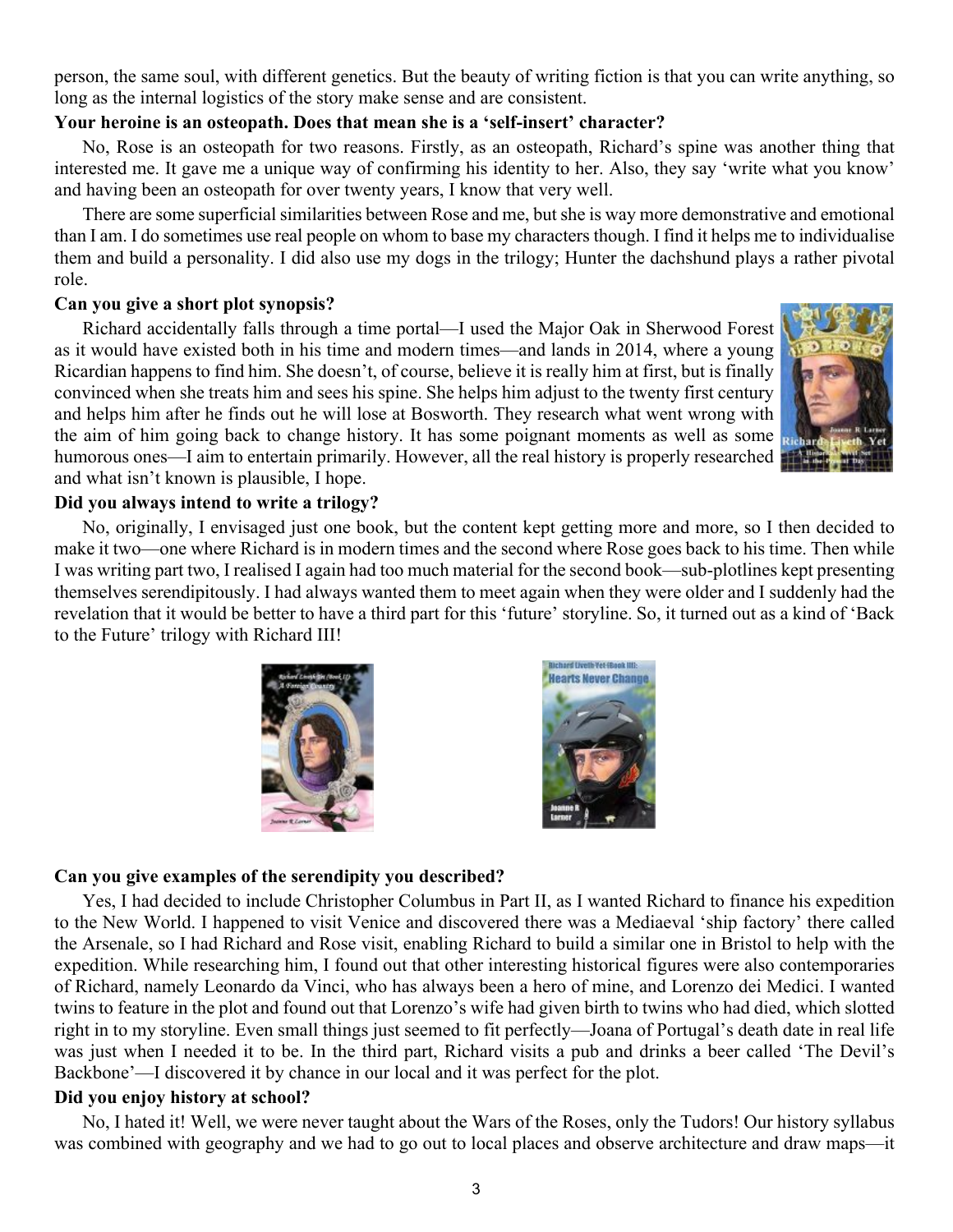was so boring! And the history teacher wasn't very good, which makes a huge difference. I had a brilliant Latin teacher and that became my favourite subject, so I did enjoy Roman history. I love it now, of course.

#### **What are your aims as a writer?**

I want to be original. That is quite difficult as regards Richard III because there have been so many novels about him, including time travel stories—for example Joan Szechtman's trilogy of Richard in the 21st Century. There have been others where modern people go back to Richard's time. So, I decided to do both, plus look ahead and bring Richard and Rose into the future. This was a lot of fun, as not only did I get to imagine what new technologies might be used in twenty years' time but I also had Richard riding a motorcycle. I'm pretty sure that's never been done before!

#### **Do you stick to the 'rules' of writing?**

Not always; I am not afraid to ignore them if I think the situation calls for it. For example, as you can see I love exclamation marks—I know it's sometimes considered as equivalent to laughing at your own jokes but, as I was mainly writing from Rose's point of view and she was rather excitable, I used them to convey her drama-queen personality and enthusiasm.

#### **How did the idea of using song titles as scene titles happen?**

I had just written a scene where Rose kisses Richard and I heard the song 'Kiss From a Rose' on the radio and felt it was perfect as the title of the scene. Then I decided that I would try to find suitable songs for every scene, which was great fun. My favourite was in Part II when Joana is poisoned. I had already used 'Poison' by Alice Cooper in the first part, so I sneaked in 'All About That Bass' and had the fish, bass, as the vehicle for the poison. I love puns! Finding the song titles became such a fun exercise that I used it as my reward for finishing each book—I really looked forward to that part.

#### **How did you handle the language change for Richard in modern times?**

I decided to start with him speaking in a part-Mediaeval way (using thee/thou, 'tis/'twas, etc) but not for too long, because I know it can be a strain for the reader. However, I recently collaborated with another author, Susan Lamb, to write a comedy book about Richard, 'Dickon's Diaries'. It is based on her Facebook Page, 'Dickon for his Dames' where she writes as if she is Richard (Dickon), in mock Mediaeval speech, while interacting with modern technology. We deliberately broke the rule about Mediaeval language, knowing some would hate it, but it forms a major part of the joke and, since the book is divided into short episodes, we decided readers could take it in short chunks. Luckily, up until now we have received only one one-star review (because of the language), but all our other reviews have been five stars.

#### **What is 'Dickon's Diaries' about?**

Our Dickon has developed certain idiosyncratic personality traits and mannerisms such as an addiction to Jaffa Cakes, a gentle vanity (entirely justified, of course) depicted by his smoothing his hair down and wrinkling his nose in distaste at any nasty smells, among other things. His diary relates all the escapades he gets up to in Muddleham with Anne (his wyff, the queen), Lovell, who is the jester to Dickon's straight man and his Dames, twenty-first century women who swoon over him and try any ploy to get close to him. Dickon has a mobile phone ('pynging flashbox', TV ('box of mannie pictures') and computer ('box of coloured lights') on which he can access 'Thou Tube' and 'YeBay' (so he can add to his 'My Little Destrier' collection).



#### **You have illustrations in 'Dickon's Diaries', don't you?**

Yes, we felt it lent itself to being illustrated, but the style had to be right. We know a very talented Finnish artist online, Riikka Katajisto née Nikko, who creates cartoon-style drawings and is also a Ricardian, so she was perfect. The drawings are hilarious and really illustrate the scenes.

#### **So, what are you working on at the moment?**

Well, Susan Lamb and I are already working on a second volume of 'Dickon's Diaries' in which Anne deals the dirt on Richard's bad habits, and I have started another novel about Richard. This is entirely set in modern times, but the plan is to shed light on what happened in 1483-5 by using a new piece of technology—not a time machine, this time, something completely original!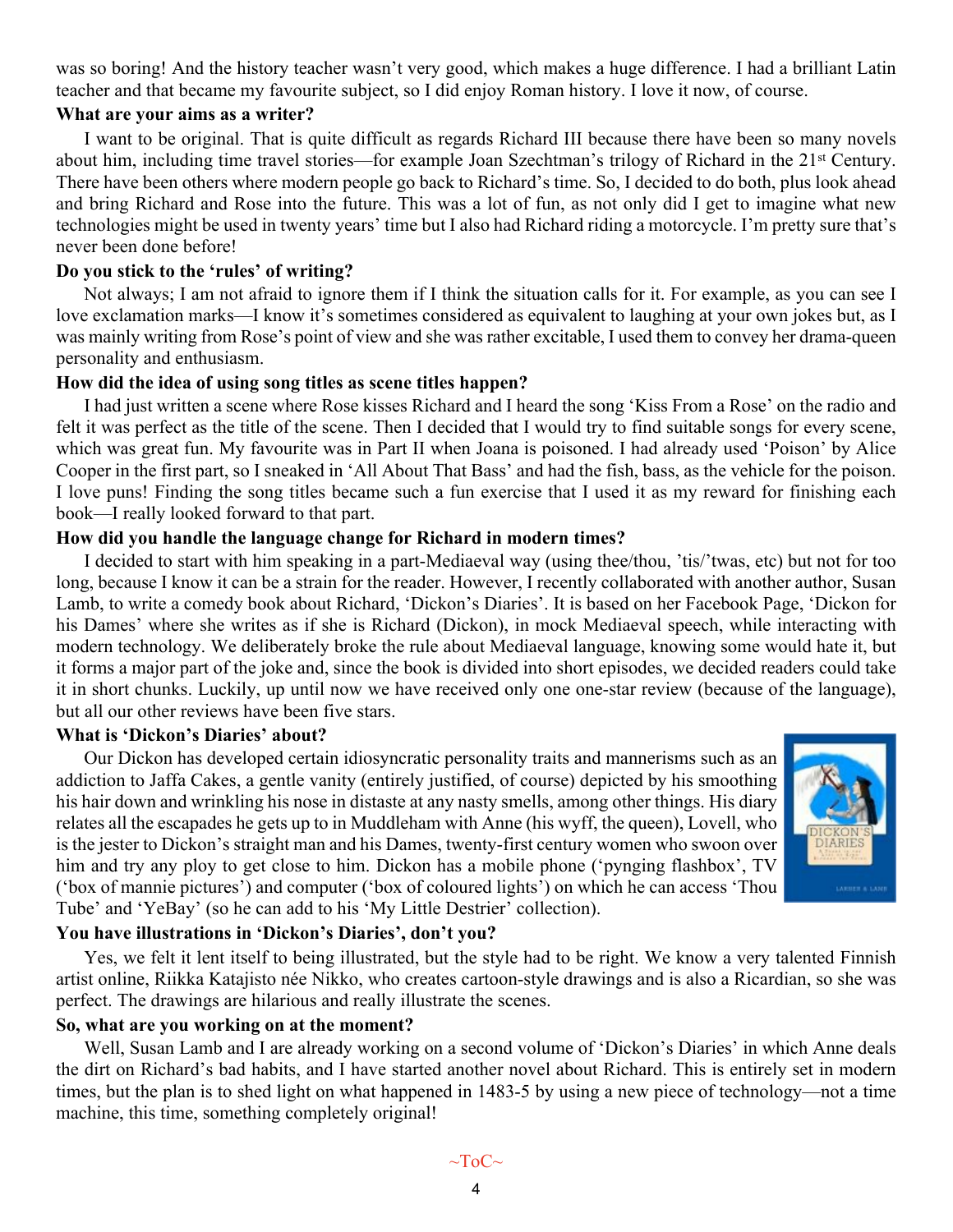<span id="page-4-0"></span>(Note: Review was first published in the March 2017 *Ricardian Register*.) Ricardian Review

Myrna Smith

Note: This being now a twice-yearly publication, I thought it appropriate to focus the column on books in a series of (at least) two, or books related in some way to the number two.

*Once we've got used to the idea of our own existence, the concept of two is swift to follow. Two stands for sharing, co-operation, harmony. Conversely, it also means friction and opposition—From "THE BOOK OF NUMBERS: From zero to infinity, an entertaining list of every number that counts," by Tim Glynne-Jones, Arcturus Holdings Ltd,*

THE WARS OF THE ROSES: The Key Players in the Struggle for Supremacy—Matthew Lewis, Stroud, UK, 2015

In addition to two novels about Richard III, LOYALTY and HONOUR, Matthew Lewis has written two histories, A GLIMPSE OF RICHARD III and A GLIMPSE OF THE WARS OF THE ROSES. The current volume is a little more than a glimpse. It is a longer, but not over-long, overview of the period, starting c. 1450. Matthew Lewis sets out to do an "unbiased" history of the wars, and succeeds to a remarkable degree, considering he is an avowed Ricardian. Some Ricardians might think that he has bent over backwards to favor the other side. For example, Lewis does believe that Richard did bully the Countess of Oxford, and that he probably had something to do with the death of Henry VI. Even though Richard went with the King on progress, there is nothing to say that he didn't delay a day or two to carry out this—ah—regrettable necessity. After all, there were not too many men King Edward would want to entrust with such a task. At the very least, Richard must have been an accessory both before and after the fact.

Regarding the Princes in the Tower, Mr. Lewis gives several different viewpoints, but makes it clear that all of their 'history' is really speculation, including More's and Vergil's, and including his own. The author seems inclined to the view that Richard possibly had the boys spirited overseas, or into hiding. If so, why not say so? He didn't have to say where they were. The most obvious conclusion was that he either didn't know what had happened to them, though he might have had suspicions, or that he knew but dared not say for some reason. Similarly with the so-called Buck letter (the "love-letter" written by Elizabeth of York). If Richard had made arrangements to marry off Elizabeth to Manuel of Portugal, why not say so? Obviously, because it was not a done deal. Either the Portuguese were hanging back, waiting for Richard to sweeten the bargain (with his own marriage?) or Elizabeth was balking.

Regarding the one undoubted stain on Richard's character, the execution of Hastings, Lewis writes:

The unerring speed with which these documents emerged could suggest that it was an orchestrated ploy to discredit Hastings and excuse Richard of his murder, or simply that the evidence did actually exist, that Richard had been presented with it and acted upon it, as he was entitled, if not required to do.

Matthew Lewis also does a bit of speculation regarding Edward IV's marriage to Elizabeth Woodville, that one of his motives was "to knock the preening earl [of Warwick, the Kingmaker] off his perch." But he also acknowledges that there was possibly "no small measure of genuine love."

Many interesting sidelights here. Although we tend to think of him a middle-aged, avuncular figure, he was only 33 at the time of Mortimer's Cross. We moderns tend to think of 'backfire' in relation to cars or plans, but it actually originated with cannons and other firearms. Did you know that cannons were given personal names, such as Dyson, Newcastle and London?

Mr. Lewis also includes a section on further reading, including his own novels. Well, why not? Self-promotion aside, this is an excellent, but not overstated overview.

*One for the money, two for the show….*

WARS OF THE ROSES: RAVENSPUR, THE RISE OF THE TUDORS—Conn Iggulden, Michael Joseph, UK, 2016

A real doorstop of a book, at 469 pages, including geological tables, maps, and a cast of characters, this is dude-lit, with all that entails - lots of action, lots of violence, heavy on battles and tactics. Not very much sex in this one, and those who are having it are not enjoying it much. The story is occasionally narrated from a woman's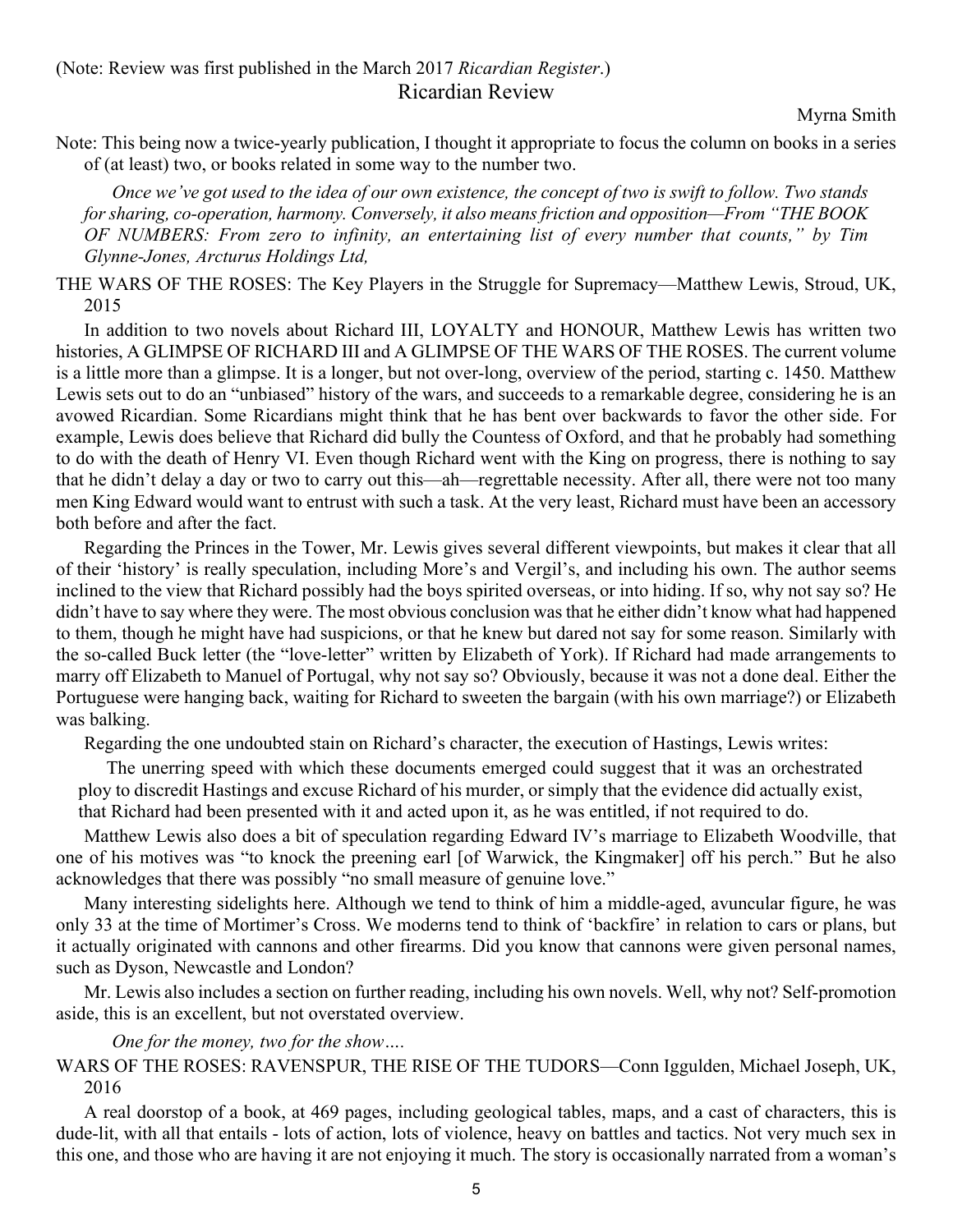point of view, but the women in the cast are fairly one-dimensional. Even the redoubtable Marguerite d'Anjou comes off as rather passive. The author is very good at depicting interpersonal relationships (strictly platonic) between men, most often between men of the same family. It may not be coincidence that Conn Iggulden has written several books in collaboration with other men surnamed Iggulden.

Jasper Tudor is the one truly sympathetic character. He worries about his nephew and wishes he could bring a little joy into his life. There is little joy here for anybody, except maybe the resilient Jasper. Richard suffers from excruciating pain in his back. Edward IV, George of Clarence, Buckingham and Hastings, all suffer from discontent for one reason or another.

At one time in his adventurous life, Jasper is forced to eke out a living as a "prizefighter." Of course, there were men who fought for prizes in the Middle Ages—jousters—but if that was what Iggulden meant here, he could have made it clearer. Oh, and was whiskey widely imbibed in England at that period? Again, Jasper remembers swimming as a boy in "a frozen lake in the Brecknock Mountains." But later in his life and earlier in the book, he is unable to swim a stroke. There are other puzzling changes; Clarence's' first child, a stillborn son, becomes a daughter, who died "of the cold." There seems to be no reason for this, as it makes no difference in the story.

What does make a difference is his depiction of Henry Tudor's childhood. He is the object of "cuffs and curses" from the Herberts, father and son, his only friend the castle cook. Iggulden makes it sound like the four of them were all alone in the castle (except for some 680 servants)—a bleak existence indeed. In fact, Henry was raised with Herbert's large family of children, and several other foster children, including Henry Percy. Herbert intended that Henry marry one of his daughters. Even Henry admitted, through his historians, that he was 'honourably kept.' While a novelist can invent characters that did not exist in reality, he should not erase characters that did exist in the setting of the story.

As for Mr. Iggulden's depiction of Richard, he wants it both ways. He accepts Richard's scoliosis, making it more painful that it probably was, but he also believes he had a 'hunched shoulder' from sword practice. It could be both of course. He believes Richard was guilty of most of the crimes with which he is charged, but rather admires him, not just because of his courage in battle, but for doing what had to be done to 'preserve his bloodline.'

"There are few men in history with so many ardent fans, some of whom will believe no wrong of Richard at all. Yet he moved to have his brother's children declared illegitimate just days after Edward IV breathed his last. Why then would he have them killed, some ask, if they were no longer a threat to him? Because Richard of Gloucester had lived through the triumphs and disasters of the Wars of the Roses. His father had been attainted. Richard had been attainted himself, with King Edward—and they had gone on to recover their power and titles."

Yet just two paragraphs before we are told that Edward of Warwick, also attainted, was in Richard's care, and survived, only to be executed, 14 years later, by Henry VII. "The murder of the boys would have been done quietly, without evidence. It would have been a shameful act and certainly a sin, but a necessary one. At least one potential uprising was averted when the whisper went round that the boys were not there to rescue." In this scenario, Richard did avoid uprisings on behalf of the boys, but immediately was troubled by uprisings on behalf of an adult candidate, Henry Tudor.

But for page-turning action and realistic, almost-there, descriptions, Iggulden's your man.

*It ain't what you don't know that gets you into trouble, it's what you know for sure than ain't true.—*Mark Twain.

THE GREAT REVOLT—Paul Doherty, Severn House Publishers, Surrey, England, 2016

Paul Doherty, O.B.E. with a degree in history, is the headmaster of a school in Essex. Where he gets the time for headmastering is hard to say. He has more than 80 books to his credit, mostly medieval mysteries. This one is set during the Great, or Peasant's, Revolt of 1381. Brother Athelstan, a parish priest, and his unlikely friend, the Falstaffian Sir John Cranston, try to solve a locked-room mystery in the Blackfriars friary, against a background of violence, looting, burning buildings and threats to their lives, as well as to the lives of Athelstan's brothers in religion and his parishioners. He naturally worries when his male parishioners disappear, and members of his household are endangered—Philomel, Bonaventure, and Hubert—respectively a horse, a tomcat and a hedgehog.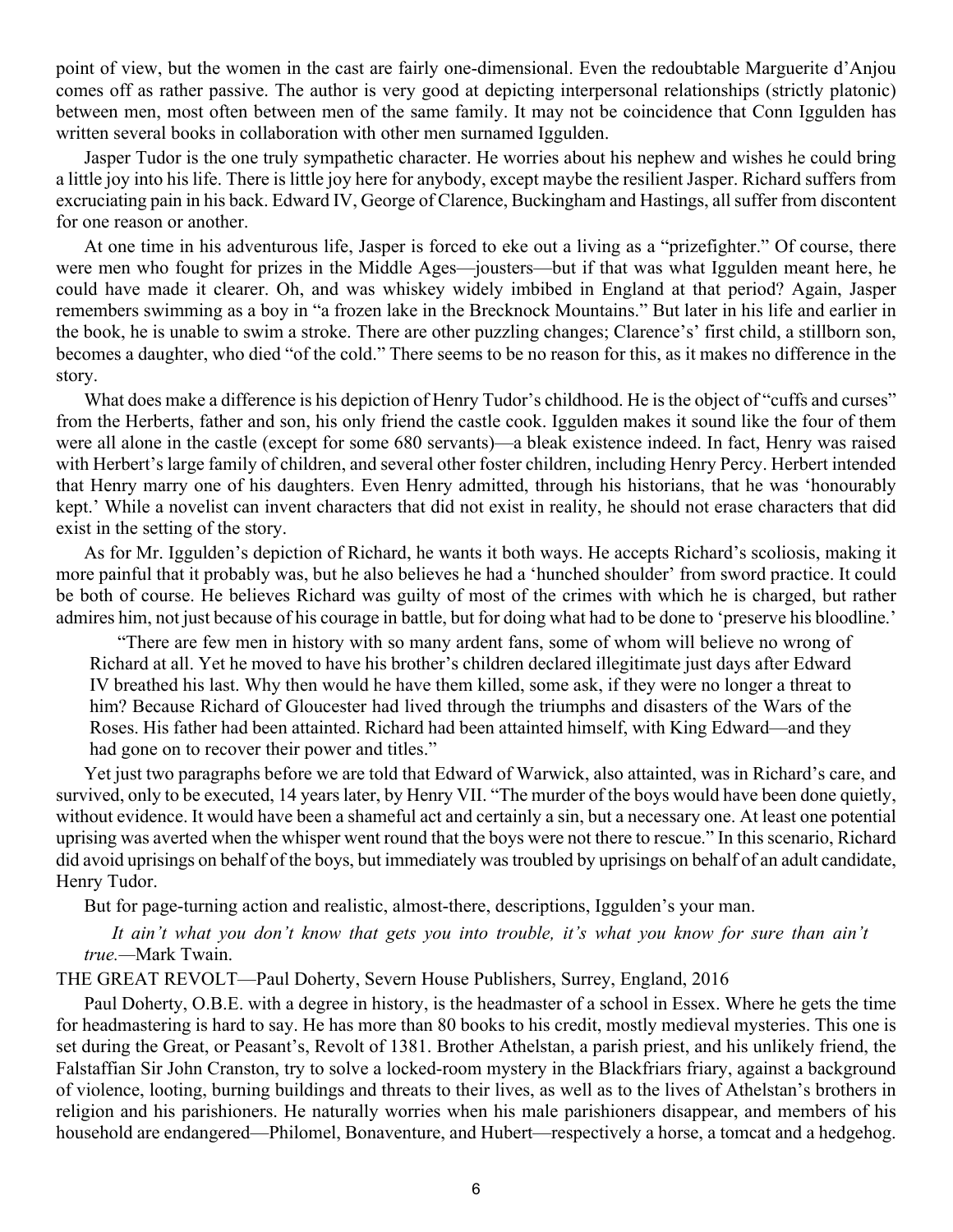Athelstan not only has to solve the murder of a visiting cleric from Italy, but must try to discover the truth about the life, death and burial of King Edward II over fifty years earlier, since Richard II would like to see his ancestor beatified. Brother Athelstan will solve all the mysteries (there are a few more murders) but the clues will lead him in a direction he would rather not go.

Aside from the plotting, always paramount in the classic detective story, Doherty shows his usual skill in depicting the sights, sounds and smells of the late 14<sup>th</sup> century. The Earthworms (followers of Wat Tyler and John Ball), garbed in dyed skins, "with their hair all spikes, faces covered with hideous masks" might have stepped right out of Hieronymus Bosch.

#### *I am at two with nature—Ibid, quoting Woody Allen*

THE COLOUR OF POISON: A Sebastian Foxley Medieval Mystery, Book I—Toni Mount, Made Global Publishing, UK, 2016

Sebastian Foxley is crippled, with a halting gait and a hunched back. He is unusual in another way. His speaking voice has changed and deepened, but his singing voice has remained that of a boy—a natural counter-tenor. Both of these facts will be important during the course of the story.

Sebastian's brother Jude has been accused of murder, and it is up to Seb to clear him. In this effort he is aided by the nobleman Rob Percy—yes, *the* Rob Percy—and the street Arab Jack Tabor. Seb's application of forensic medicine and his common sense make him seem very modern, but he is also a believer in alchemy and a searcher for the Philosopher's Stone, which he feels will cure him of his hump. Also searching for the Stone is King Edward IV, through his agent Francis Lovell, but he has quite another motive.

Richard, Duke of Gloucester at this point, appears only occasionally, but charmingly. He hosts a May Day barbeque for the residents of Jude and Sebastian's neighborhood, and carries on a mild flirtation with the May Queen, Emily, whom Seb is sweet on. She will play a key part in rescuing Jude from the hangman later on. So will Richard, in an official capacity, even though he is hung over at the time, the result of trying to keep up with his big brother.

We learn a lot, painlessly, about medieval medicine and medieval law. We get to meet many of the neighbors: Mistress Lucas, Dame Ellen, Goody Fletcher, Lawyer Metcalf, the Appleyards (Emily's family). Not all are lower class or artisans. Surprisingly, Viscount Lovell lives nearby.

Richard notices Sebastian's handicap, but makes no comment on its similarity to his own, though of course it is not the same. Perhaps his scoliosis was so little advanced that he was still in denial. Perhaps this will be explained somewhere down the road. In any case, Sebastian is much improved, as a direct but unintended result of his adventures, which are indeed adventurous. Perhaps in Book II and further sequels we will get to see more of the Duke, and meet Jack's little friend and fellow Irregular, Martin. Martin aids and assists Jack, but gets little of the goodies that the latter scarfs down. Surely the author can bring him on stage and feed him? Just a suggestion.

#### **Toni Mount has a long way to go before she can numerically equal Paul Doherty's 80-odd record. I am assuming that this is her debut novel. If so it is a good start, and she has proved herself as adept at fiction as she has been at non-fiction. (DRAGON'S BLOOD AND WILLOW BARK)**

*….Yin and Yang, two universal opposites which must be in balance for the world to be at peace. Yin is the dark half, characterized as passive, shady, feminine, cold, mysterious, relating to the night. Ying, the light half, is active, bright, masculine, clear, hot and associated with the sun. it has been widely adopted around the world as a symbol of harmony and balance, but actually in the Taoist belief, Yin and Yang are constantly at war, and need to be balanced by a third party: man*.—Ibid

WHEEL OF FATE—Kate Sedley, Severn House Publishing, UK, 2010

THE GREEN MAN—Kate Sedley, Severn House Publishing, UK, 2008

WHEEL OF FATE begins: "...I suppose it says something about the general bathos of my life that when I received the first intimation of the death of King Edward IV, I was coming out of the public latrine on Bristol Bridge." Roger the Chapman will continue to narrate in this self-deprecating and conversational fashion.

Roger is returning to Bristol after many months away, partly practicing his profession of peddler, and partly in the service of the Duke of Gloucester, only to find that his family has cleared out. His wife, Adela, has left his bed and board, believing him to have been unfaithful. In this instance, she is wrong, though this is not always the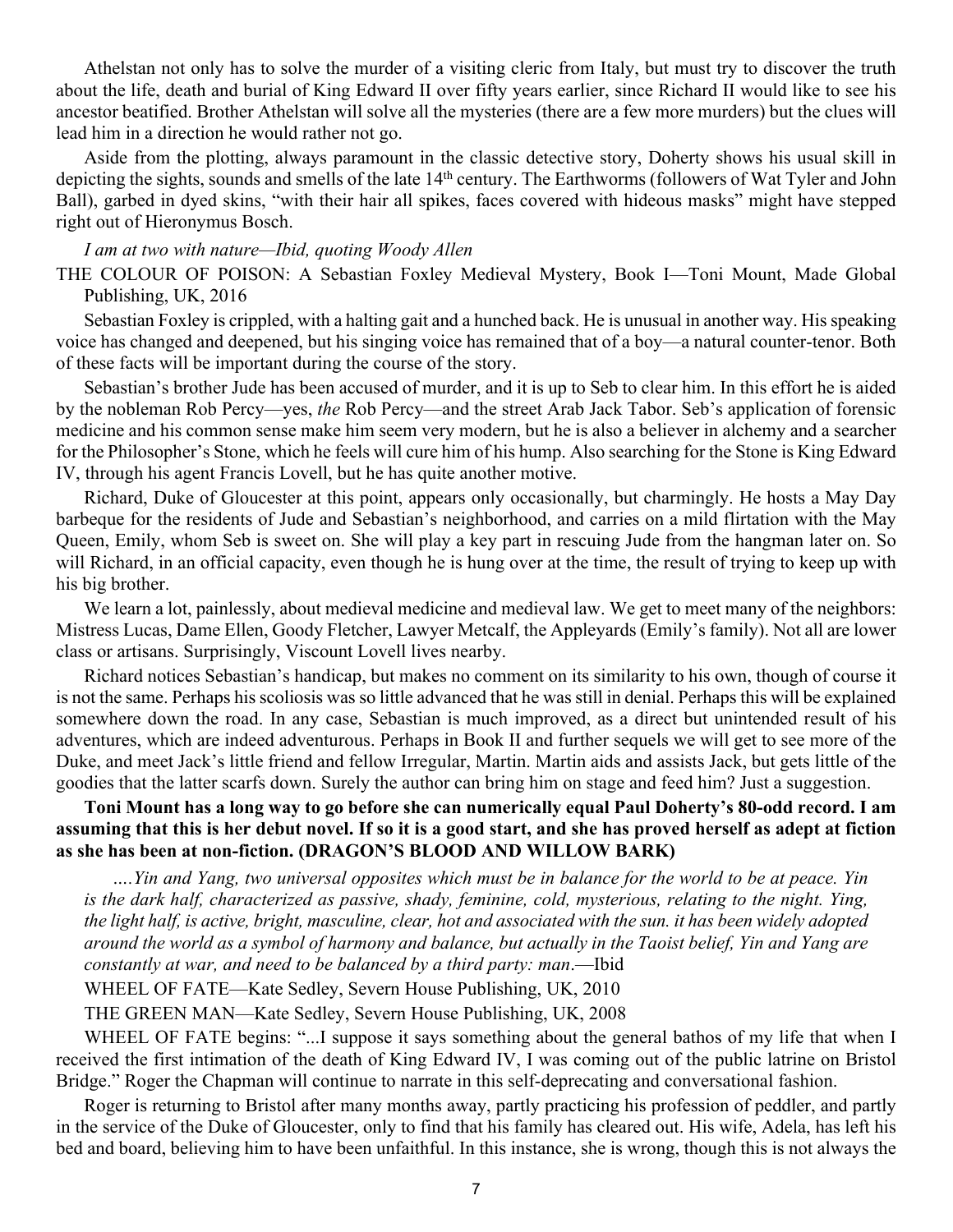case. Because of the itinerant nature of his work, and because of his good looks and charm, women tend to throw themselves at him, and he admits to not always being quick to duck. Roger goes to London, where Adela has gone to stay with relatives, and they kiss and make up. The relatives she is staying with, the Godsloves, are a middle-class his-hers-and-theirs ménage, consisting of a lawyer and his four spinster sisters. They were previously more in number, but two half-brothers have already been killed, and a series of accidents and illnesses are plaguing the survivors. Is there a Family Curse, or is it something more substantial? Adela believes someone is plotting their deaths, and wants Roger to apply his skills to solving the mystery. All his instincts tell him to hot-foot it back to Bristol, but because of Adela's pleading, the feeling that he owes something to the Godsloves for taking care of her, and the fact that one of the deceased half-siblings was a friend of Roger's, he agrees. Equally against his better judgement, he becomes involved with the political situation in the summer of 1483. (He goes back a ways with the Yorkists. It was Roger who discovered Anne of Warwick in the cookshop.)

Sedley writes in good modern English, with an occasional phrase that gives a flavor of the 15<sup>th</sup> century. For instance, where we would speak of 'waiting on someone hand and foot,' they say, 'waiting on them with hands, feet, and fingers.' I don't know if that is a medieval colloquialism, or local dialect in some part of England, but I like it, and intend to borrow it. Again, Roger is waking up from a poison-induced stupor: "For a moment, I wondered if I had died and gone to heaven, until conscience told me that such a contingency was highly unlikely." He is in Crosby Place.

Roger picks up much information from the 'man in the High Street,' as well as keeping a finger on the public pulse: "I dunno…the bloody taxes keep goin' up every soddin' week as if they had a soddin' life of their own. How's it goin' to end, that's what I'd like to know."

Yes, of course Roger solves the mystery, as well as contributing to Richard's defense against the Woodville's. I'm rather proud of myself, as I knew who at least one of the murderers was before Roger did. But of course, Ms. Sedley planned it that way.

Roger has become resigned to falling into mysteries. He feels like God is maneuvering him, to get His revenge for Roger's having left the Benedictine order to take up a worldly life. At the end of the novel, Roger muses, from the vantage point of many years later, "…Fortune, that fickle jade, was about to spin her wheel in a totally unforeseen direction, affecting King and commoner alike. Nothing would ever be the same again."

THE GREEN MAN recounts one of the adventures that took Roger away from Bristol. In this one, he sleeps with royalty. Yes, really—with Scots royalty, the Duke of Albany. Roger has been assigned by his mentor, Richard, to act as bodyguard to the duke, which entails sharing a bed with him. Roger begins to wonder what he is doing in Scotland, as he seems to be surplus to requirements. Albany is described as a Scots Clarence, but it was his brother, the Earl of Mar, who was killed by being held down "in a vat of hot water while his wrists were slit." According to the Duke, anyway.

Since he doesn't have much else to do, Roger is assigned by his royal employer to clear one of his retainers of a charge of murdering his wife. He begins to suspect, rightly, that he has been set up. He also uncovers skullduggery in high places, but not before he has been put in danger. There is also a girl dressed as a page in this one—and Roger doesn't even suspect!

In both these novels, as well as the others in the series, we will renew our acquaintance with Hercules. Roger swears that the scruffy, flea-bitten mutt understands English, and he is careful what he says in front of him. We will meet Old Diggory, no mighty warhorse, but about Roger's speed (literally). Many other recurring characters contribute to the story: Roger's former mother-in-law, Margaret Walker; Richard Manifold, the local law; Timothy Plummer, Richard III's Spymaster. And, of course, there is Roger and Adela's own his-hers-and-theirs family. Only three in number, but they can "give a good account of themselves against a troop of cavalry." A recurring theme in the series is Roger's partisanship with Richard of Gloucester.

Kate Sedley is not quite in the Doherty/Harding class numerically yet, but she is getting there. Aside from over 30 stand-alone novels, there are 22 in the Roger the Chapman series. I am looking forward to the next three, THE MIDSUMMER CROWN, THE TINTERN TREASURE, and THE CHRISTMAS WASSAIL.

*Two-timing….*

RICHARD LIVETH YET: A historical novel set in the present—Joanne Larner, Middleton, DE, 2015 RICHARD LIVETH YET, BOOK II; A FOREIGN COUNTRY—Joanne Larner, Middleton, DE, 2015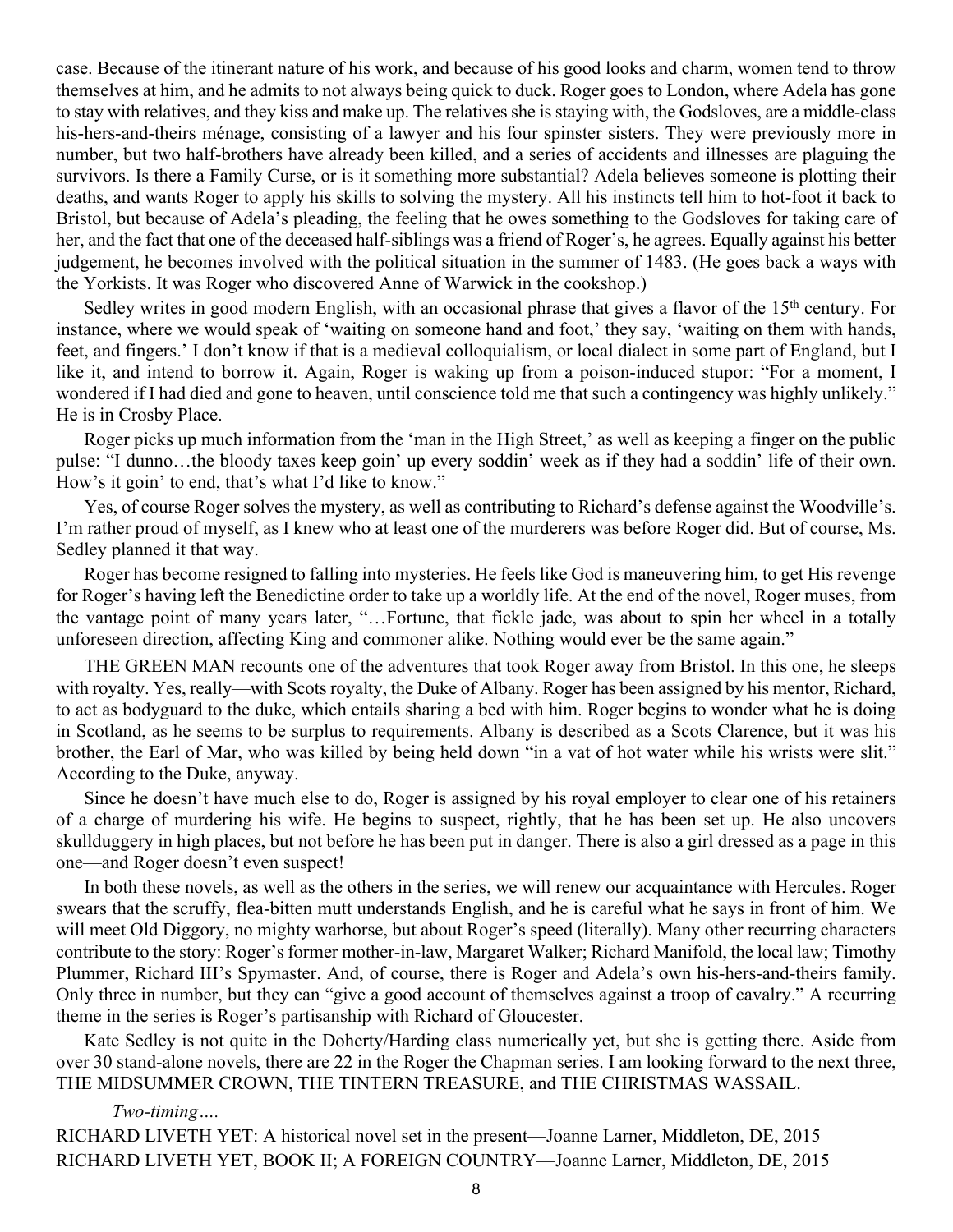Osteopath Dr. Rose Archer has acquired the celebrity patient of her dreams, but she can't tell anybody about him, and not only because of patient confidentiality. A strange medieval horseman is literally thrown at her feet. Wanting to help him, she tells him her profession. He knows what 'osteo' means, having studied Latin. When she goes on to tell him that she can treat backaches, he is intrigued. Gradually, she realizes this is not just an ordinary or even an elaborate practical joke, but the real thing, and our huntsman, Richard III, realizes he has traveled forward in time. (An attempt is made to at least give a scientific-sounding explanation, which makes this science fiction, and not just fantasy.)

Being a quick study, Richard soon learns modern English, which saves the author from having to 'write forsoothly' after the first few pages. He does have his faults: ruthlessness, a fiery temper, impetuousness, but is also gentle, honest, loyal, fair and generous. Much of the first book is concerned with his adjustment to the 21<sup>st</sup> century. He likes video games, most foods—in fact is something of a trencherman; dislikes miniskirts and trick-or-treaters.

By selling off some of the jewels that were on his person as he 'came through,' Richard is able to buy a full set of custom-made armor, which he uses to take part in re-enactments, keeping his hand in. He is even asked to play the part of Henry Tudor! His back problems have been alleviated, though not entirely cured, but every year of the several he spends in modern times, he falls ill on the anniversary of Bosworth Field, and also when he attends his own re-internment. Gradually, he opens up to Rose, telling her something of his story, and romance develops. It cannot be consummated, however, as Rose is divorced and not a Roman Catholic. He trying to learn as much as he can, so he can avoid making the same mistakes when he goes back to his own time—but can he get back?

In the second book of the trilogy, this question is answered. Yes, he does get back, and does win at Bosworth. He and Rose have arranged to meet on June 22<sup>nd</sup> of every year, but this doesn't work so well. Either they can hear but not see each other, or can see but not hear. Finally, she manages to get back to the England of 1489-90. She finds Richard is married to Joanna of Portugal and they are expecting their fifth child. Joanna dies shortly after the birth of this child (in the same year she did in real life, but not of the same cause, and not in childbirth either). This leaves Richard and Rose free to marry, as she is not divorced, or even married, and won't be for over 500 years. Of course, there is the fact that she is a commoner, but, since she speaks Norwegian, he can pass her off as a Norwegian princess. Naturally, there is an opportunity for them to travel (geographically, not temporally) and meet many of the greats of the Renaissance, such as Leonardo. Richard and Rose give instructions to the Columbus brothers and John Cabot about what to bring back from the new world: tomatoes, peppers, vanilla, etc., but *not* tobacco.

The author, in an afterword, admits that she deals with the difference between the Julian and Gregorian calendars by simply ignoring it, but she does acknowledge it, where most writers of this type of fiction don't. Another problem inherent in time-travel stories is illustrated by Richard and Rose attending a concert in the Albert Hall. In the world that exists after Richard's victory over Henry Tudor, the Albert Hall would not exist, or wouldn't be called that, as the Plantagenets still rule. More specifically, a 'problem' in Ricardian time-travel is that Ricardian authors tend to take a too-roseate view of what the world would be like if he had won. There are too many places where history could have branched off, and it is hard to see how England could have avoided the religious and social upheavals of the  $16<sup>th</sup> - 17<sup>th</sup>$  centuries, with or without Tudors.

The author leaves us with a cliff-hanger. Rose falls pregnant, which is worrisome. Not only is she about Richard's age (mid-to-late 30s), she is expecting twins. Reluctantly, she decides she must return to her own time for the delivery. As before, they arrange to meet after the children are born. The third book in the series will cover their further adventures and misadventures. Did the alternative history Richard really (fictionally) disappear and was declared dead in 1505? We shall see.

#### I, RICHARD PLANTAGENET: TANT LE DESIREE—J.P. Reedman, Herne's Cave Publishing, UK, 2015 I RICHARD PLANTAGENET: LOYALTIE ME LIE—J.P. Reedman, Herne's Cave Publishing, UK, 2016

J.P. Reedman's rationale for writing these two books has been providing something that has been missing in Ricardian fiction: a chance for Richard to tell his own story, not only from his own point of view but in his own voice, and humour. While the author makes it clear that this is "emphatically NOT a comedy," it has humorous moments. Sample: Richard is telling Anne about his experiences on campaign in Scotland. He describes the Scots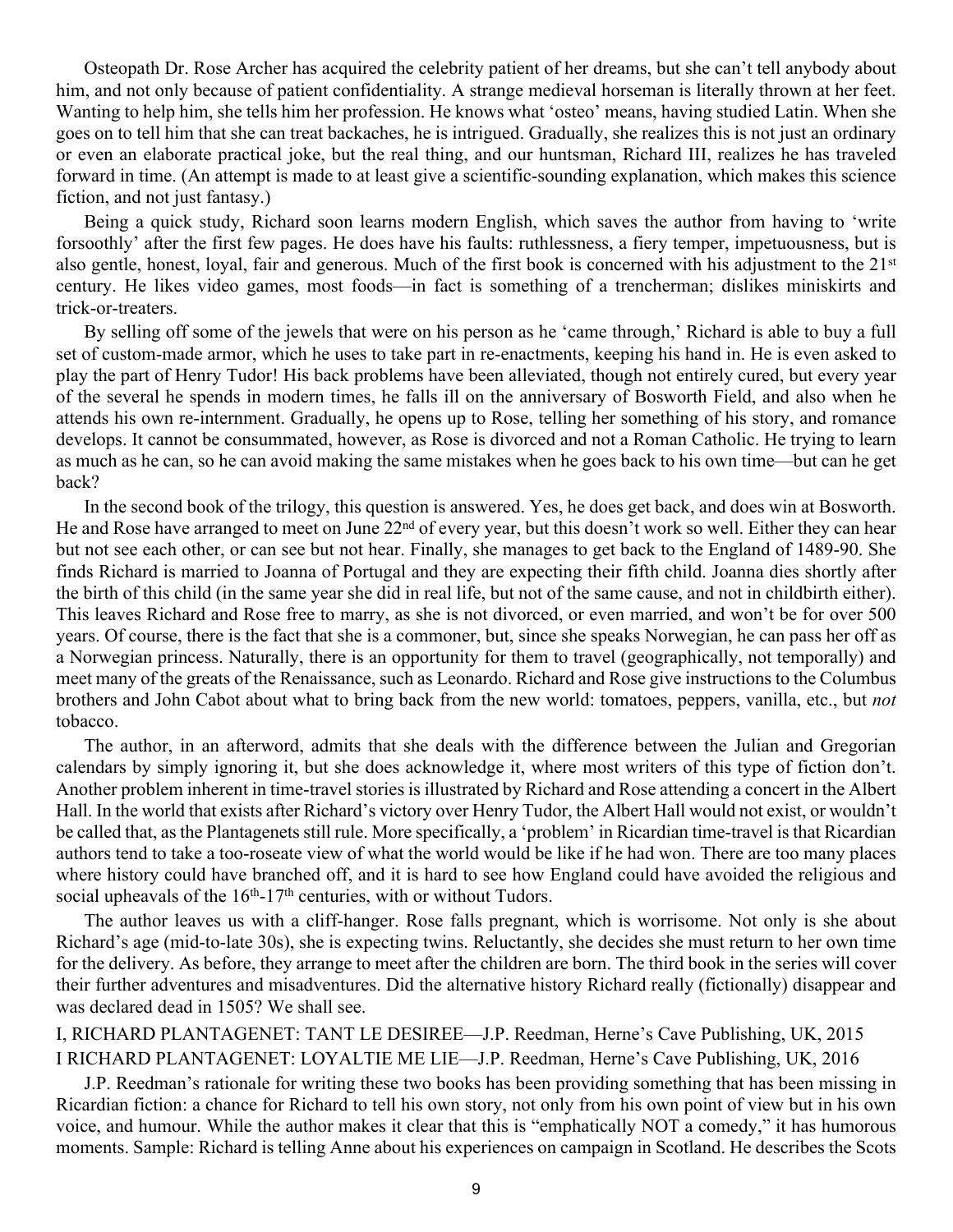as "huge, giants, half as tall as trees. Great shocks of fiery hair…teeth like a lions, massive bushy beards like flame. And that was just their women...."

There is also a bit of situation comedy in the way Elizabeth of York completely, but understandably, misunderstands her uncle's plans for her marriage.

Richard is, as Ms. Reedman points out, no saint. He has faults. He can be a merciless killing machine in battle, and sometimes harsh even in peacetime, though his motivations, as he sees them, are well explained. Of course, an adequate explanation is given for the disappearance of the Princes in the Tower. He is no Puritan either, though he disapproves of Jane Shore and of his brother's lifestyle. Well, he didn't necessarily have to be a Puritan to do that. And he gets maudlin drunk on at least one occasion.

I hate to nitpick (sure I do!) but—Richard becomes aware that the Scots are calling him "wee Dick" behind his back. He pays no attention, telling himself that "Samson killed Goliath, after all." No, that was David. Samson may not have been a giant, but he must have been a pretty big and muscular dude. Actually, there are very few bloopers for an effort of this length.

Medical note: In Ms. Larnner's story, Richard visits a modern dentist, and thinks he has undergone the tortures of the Inquisition. Ms. Reedman's protagonist endures it in the 15th century, and really knows what torture is!

The weakness in this type of first-person life story is that the protagonist has to recount his own death, which adds a touch of unreality to what has been a naturalistic story up to then. It also means that there will be no sequel. Oh well. Ms. Reedman has written another Ricardian novel, which takes up the story after death, as well as a book of Ricardian short stories, both of which will bear looking into.

#### *"Mudder Nature endowed me wit' eyes which can putrefy citizens I' th'spot…There is the single whammy…and the double whammy, which I hopes I never hafta use." Ibid, quoting Al Capp's comic strip, L'il Abner.*

SISTER QUEENS: Isabella and Catherine de Valois—Mary McGrigor, The History Press, Stroud, UK, 2016

The very first sentence of this book reads: "Isabella was three years old when her father went mad." A fitting opening line for a dual biography which reads like a novel. As in any good novel, there are heroes and heroines, villains and villainesses. Chief among the latter is Isabeau of Bavaria, mother of Isabella and Catherine: manipulative, ambitious, tight-fisted, unfaithful—and fat and ugly with it. Chief among the leading men is Charles d'Orleans, Isabella's second husband, for whom the author has much admiration and sympathy. Indeed, he seems to have been deserving of all that. Losing both his parents and his first wife, he was landed with the care of several siblings and his own baby daughter, at the age of 15. He apparently deeply loved all three of his wives, writing beautiful poetry to and about them. This period, the late 14<sup>th</sup> century and early 15<sup>th</sup>, was a hellish time to be alive, what with continual war, plague, famine and revolt, not to mention packs of wolves roaming the streets of Paris, but it was a heyday for poets. James I of Scotland was, like Charles, a prisoner of the English and a poet; unlike Charles, he carried grudges, and acted on them.

Another villain depicted here is Duke Humfrey of Gloucester (Ms. McGirgor uses this simplified spelling throughout.) But at least he isn't nasty for the sake of nastiness—not usually, anyway. Besides these, there is a large supporting cast, including Isabella's first husband, Richard II of England (called 'Dicon' by his troops), Catherine's two husbands, Henry V and Owen Tudor, their non-royal (but still very well-married) sisters, Charles' mother, Valentina Visconti, and the chronicler Jean, or John, Froissart, a man of relatively humble background (his father was a painter of armorial bearings) who mixed with the great and near-great of his time. McGrigor leans on him often for historical background.

Catherine and Isabella were not the movers and shakers of their time; they were more likely to be moved upon and shaken, used as 'trade goods' to bolster up peace or trade treaties. But they had their moments, as when Isabella refused to marry the future Henry V, and Catherine stood up to Duke Humfrey. Irony pursued Catherine beyond the grave: buried in Westminster Abbey, disinterred for a remodel by her grandson, and carelessly left lying around until finally given a decent re-internment by Queen Victoria in 1878.

Genealogical tables are included, and excerpts from the poems of Charles d'Orleans and "The Kings Quair" by James I of Scotland. McGirgor posits that the subject of that poem may not have been Joan Beaufort, as commonly accepted, but perhaps Catherine. Richard III is mentioned only as being on the losing side at Bosworth Field. She says that Henry VI was murdered in the Tower, "supposedly on the order of the Duke of York's eldest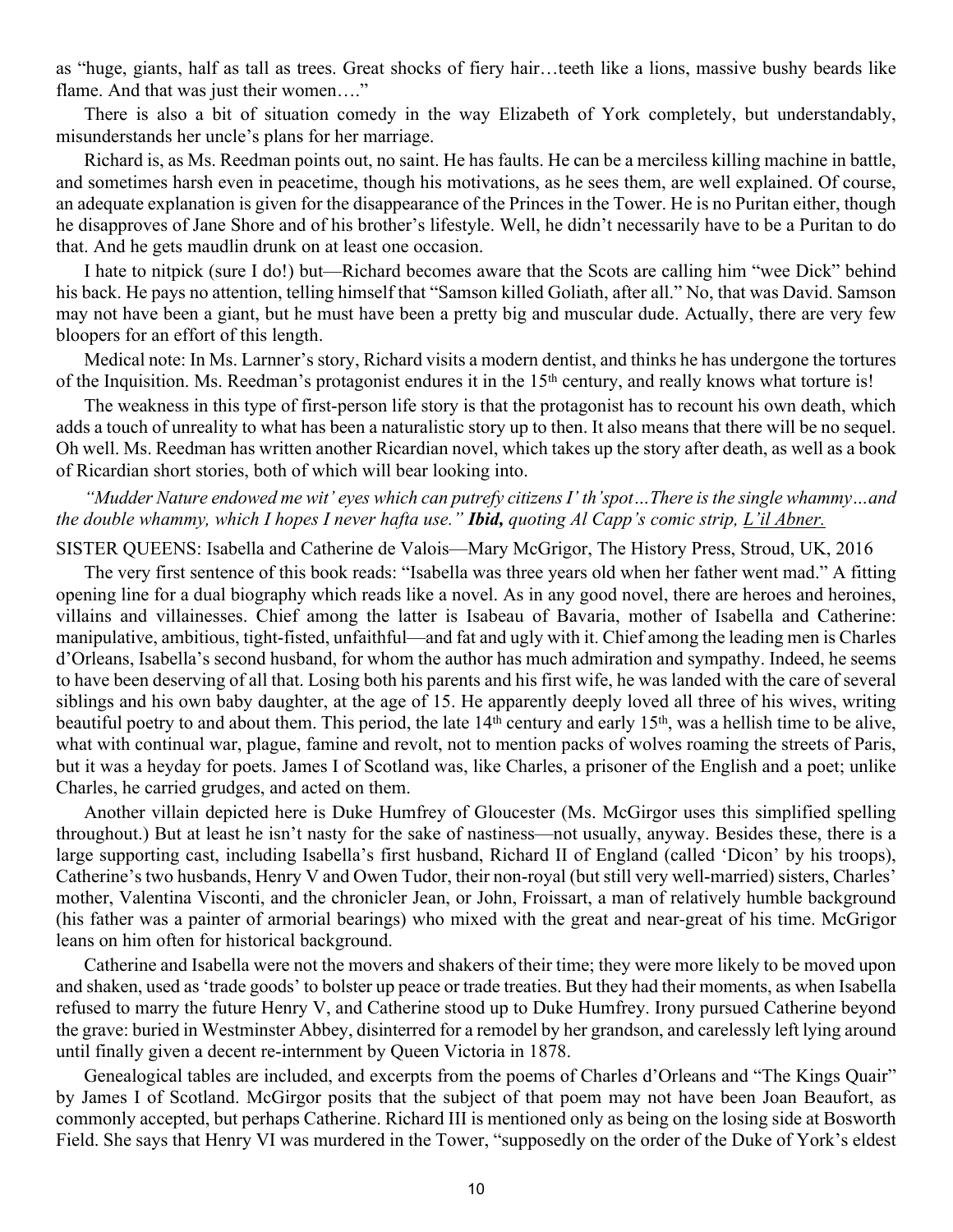son, who would thus become Edward IV." Not quite accurate, as he had already been Edward IV, and was simply re-instated as such. But at least she recognizes whose responsibility Henry's death was.

#### THREE SISTERS, THREE QUEENS—Philippa Gregory, Touchstone, NY, London, 2016

The title of this book is misleading in several ways. One might think it a history, like McGrigor's. It is fiction. The subjects are not three sisters, but two sisters and their sister-in-law. And it is really the story of one of them, with the other two appearing mostly in letters.

It is Margaret Tudor's story, to the tune of 556 pages, more than Iggunden's saga, though somehow it seems slimmer. In other books, Ms. Gregory has succeeded in making unattractive characters understandable and rather sympathetic (Margaret Beaufort in THE RED QUEEN). The most she can manage for Margaret Tudor, the Queen of Scots, is sometimes pity and sometimes a reluctant admiration of some of her better characteristics. Margaret is potentially a sympathetic character that many people could identify with. She explains herself:

I owe a duty to me, myself…I want to be happy. I want to see my son grow to be a man. I want to be wife to a good man I won't give up on these ambitions for the good of the country or the good of the Church, and I certainly won't give them up only because my sister-in-law the queen would prefer it.

Margaret is certainly gutsy. The other side of the coin is her stubbornness. She can be practical and diplomatic. The other side of that coin can be 'two-faced,' but that is one of the necessities of diplomacy. Gregory could have filtered the story through third-person narration and given more emphasis to Margaret's good and neutral qualities, but she chooses, by her first-person narration, to emphasize her faults. She is petty. She is highly critical, especially of her brother, Henry VIII, not realizing that she has most of the qualities she sees in him. Her attitude towards Katherine of Aragon alternates between sisterly love, resentment (blaming her for the way her brother treats her, and even thinking she tried to seduce their father), and pity, not unmixed with a certain schadenfreude. She is snobbish (she won't eat 'in hall' without her cloth of estate). Her attitude toward her younger sister Mary, six at the time Margaret leaves for Scotland, is to consider her a rather silly little girl, even after they are reunited as adults. To be fair, that is the way Mary comes across in her letters. Even though Margaret is madly in love with her second husband, Archibald Douglas, (Ard for short), she thinks wistfully about the possibility of becoming an Empress, by marrying the elderly Maximillian.

Margaret does change and mature a little over the course of the story. Or maybe she just grows more resigned. She is reasonably happy with her third husband, Henry Stewart. He will turn out to be no prize, just like the other two. Ard steals her rents, and King James' reaction when their baby son dies is to ask her if there is a curse on her. (He is sorry later.) There is, one invented by Gregory and carried through all the Cousin's War and early Tudor novels. Anyway, Henry Stewart's derelictions are outside the story line.

We know pretty much what to expect from Ms. Gregory. On those terms, THREE SISTERS neither disappoints nor surprises.

*Twain has all but died out as an alternative word for two, but plenty of others have survived: brace, couple, deuce, duo, pair, double.—Ibid*

Until we twain meet again, au revoir!

Thanks to Elke Paxson for the following two reviews:

SONGS ABOUT RICHARD III, Ian Churchward, John Morey, plus twelve contributors, CreateSpace, 2016

Being interested in history and in different types of music I was delighted to have discovered the music of Ian Churchward and The Legendary Ten Seconds. After first releasing three wonderful CDs about Richard III: Loyaulte Me Lie, Tant Le Desiree, Richard III, The Legendary Ten Seconds then released an album about the Wars of the Roses titled Sunnes & Roses. Ian Churchward, principle creator of the music and lyrics, has now written an exciting book about combining his two loves, music and Ricardian history.

Churchward opened a new chapter for music lovers and those interested in Richard III and that historical time with English Folk intertwined with modern and medieval influences. SONGS ABOUT RICHARD III covers Churchward's early career, from picking up his first guitar, creating his first band, the ups and downs of a music career, to writing the songs about the life and times of Richard III. Fans of The Legendary Ten Seconds will find this book both entertaining and informative.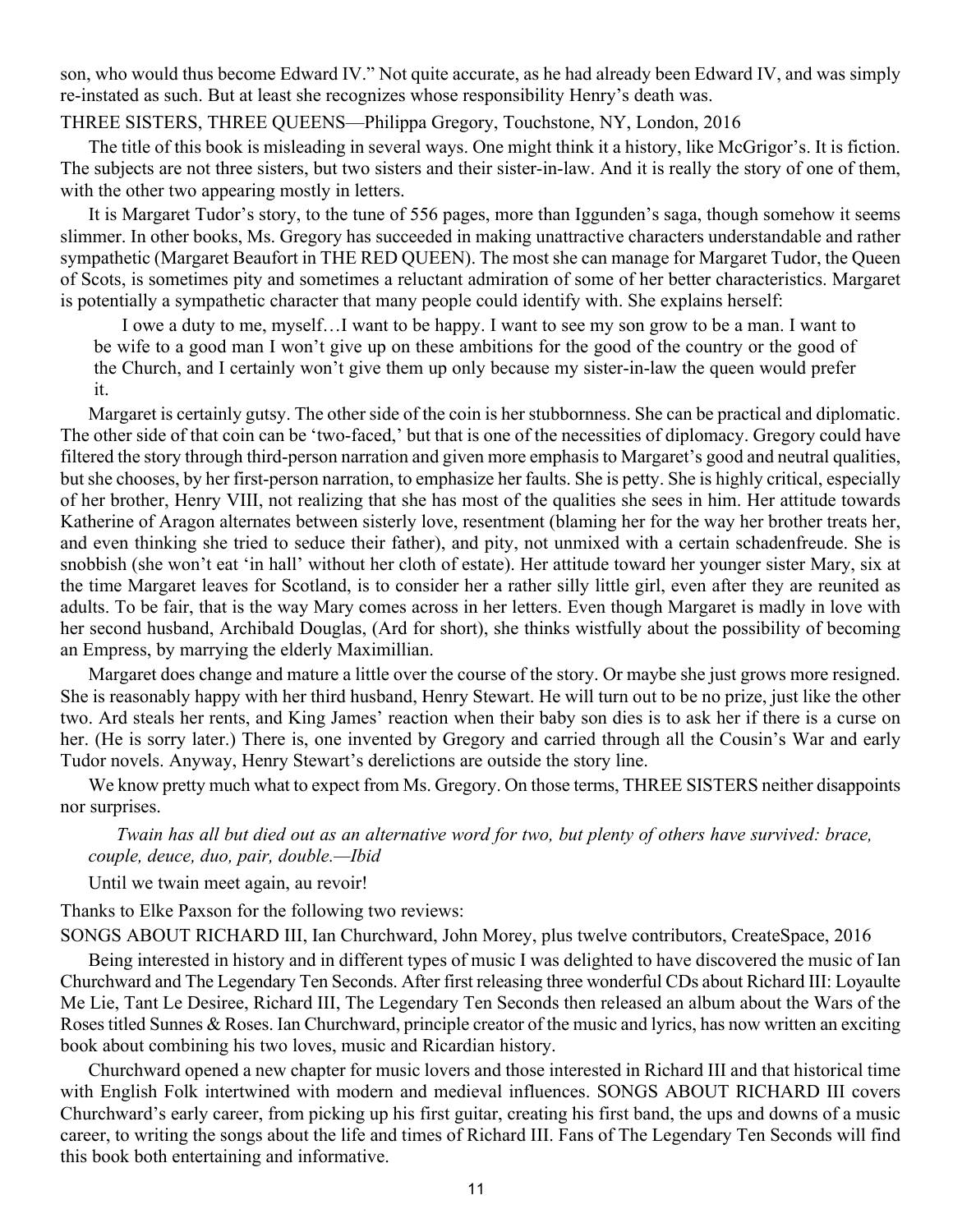<span id="page-11-0"></span>SUNNES & ROSES CD, The Legendary Ten Seconds, 2016 (also available in MP3 format)

Ian Churchward and The Legendary Ten Seconds have produced another tremendous album full of expertly written songs, fabulous music with a rich sound that brings history to life in a very profound way.

SUNNES & ROSES focuses on the history and some of the events and people during the Wars of The Roses is a unique mix of English Folk, Medieval, and a hint of Rock music.

The new album starts off with a song commemorating the battle of Towton—bloodiest battle ever fought on English soil—instrumental in bringing Edward IV to the throne. The song has a powerful intro with the sound of cannons. It moves on with a forceful rhythm and it has a really rich sound to it.

LIST OF THE DEAD—this one has a foot tapping rhythm and it's needed as the lyrics tell of the many battles, the long list of the dead through the many years of the Wars of the Roses.

THE JEWEL—tells the story of the stunning "Jewel of Middleham" found in 1985 by Ted Seaton. There is a beautiful trumpet intro before a number of other instruments are added—acoustic guitar, percussion, strings and tambourine.

GOOD KING RICHARD—this is a rousing duet with Camilla Joyce and Gentian Dyer that goes back and forth between accusations and King Richard's side.

SUNNES AND ROSES—is an excellent instrumental featuring the guitar.

BATTLE IN THE MIST—haunting song about the Battle of Barnet.

RICHARD OF YORK—this song is about the pretender Perkin Warbeck or was he? Love the beautiful guitar intro of this song. The harmonies, strings and the guitar sound make it so very beautiful.

KING'S DAUGHTER—the is the second instrumental on this album.

MIDDLEHAM CASTLE ON CHRISTMAS EVE—it's one of my all-time favorite songs. It brings everything together—beautiful lyrics that combine the past with the present, the instruments, the sound of the percussions, the harmonies. Fantastic.

A WARWICK—tells the colorful story of the Kingmaker, the powerful Earl of Warwick.

*SOUVENTE ME SOUVENE* (REMEMBER ME OFTEN)—is another instrumental and also the motto of Harry Stafford, 3rd Duke of Buckingham.

- AUTUMN RAIN—and speaking of Buckingham…this one is also about him or rather about the "washed out" October rebellion of 1483 for which he was subsequently beheaded.
- A HERALD'S LAMENT—a sad song for sure, but it's not a slow song as you might expect. It tells the story of a herald's return to an unknown place—perhaps the city elders of York or King Richard's mother Cecily.
- TEWKESBURY MEDIEVAL FAIR—Time to go back in time yet again. The song is about the annual medieval fair in Tewkesbury. The way it presented it's easy to imagine yourself being there.

#### $\sim$ ToC $\sim$

#### **News from the Tidewater Chapter**

Bob Pfile Chairman, Tidewater (VA) Chapter

The Tidewater (VA) Chapter continued their active schedule.

We have had three meetings since the last bulletin. Our programs were varied but all interesting. We viewed the DVD put out by Leicester Cathedral involving the reinternment activities. This led to an interesting discussion and reminiscences of our visit to Leicester. Next we had a very interesting program put on by our Program Coordinator, Susyn Conway. Susyn's program consisted of a PowerPoint presentation on Margaret Pole. Finally, we viewed a DVD on Sandal Castle and the Battle of Wakefield. Here again we were able to discuss our visits to Sandal and the battlefield.

We continue our efforts to increase membership. Susyn Conway prepared flyers about the chapter that we then distributed to area libraries. We are now considering efforts such as sponsoring a dinner meeting and organizing carpools. We hope that through these efforts we can grow as a chapter.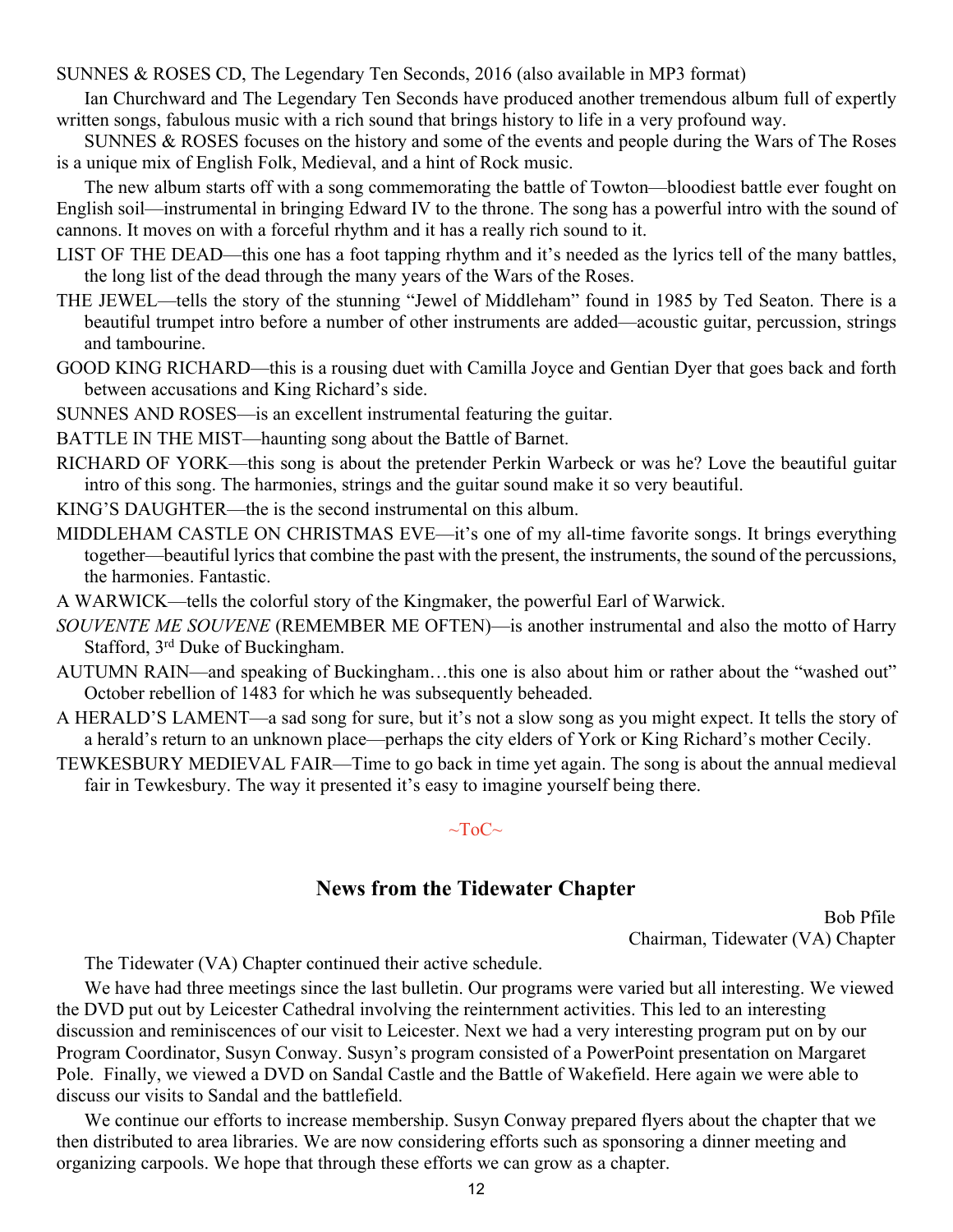# **RICHARD III SOCIETY • AMERICAN BRANCH ·**

Championing the reputation and life of Richard III<br>Study of 15th Century English history and culture



# **Richard III Tidewater Chapter**

Meets quarterly in Alexandria Beatley Central Library - 5005 Duke Street Discussions on Richard III Topics Books, DVDs, papers, articles

Interested? More information: email Irene or Bob at irene.stamford-dowell@cox.net or rpfile43@gmail.com

 $\sim$ ToC $\sim$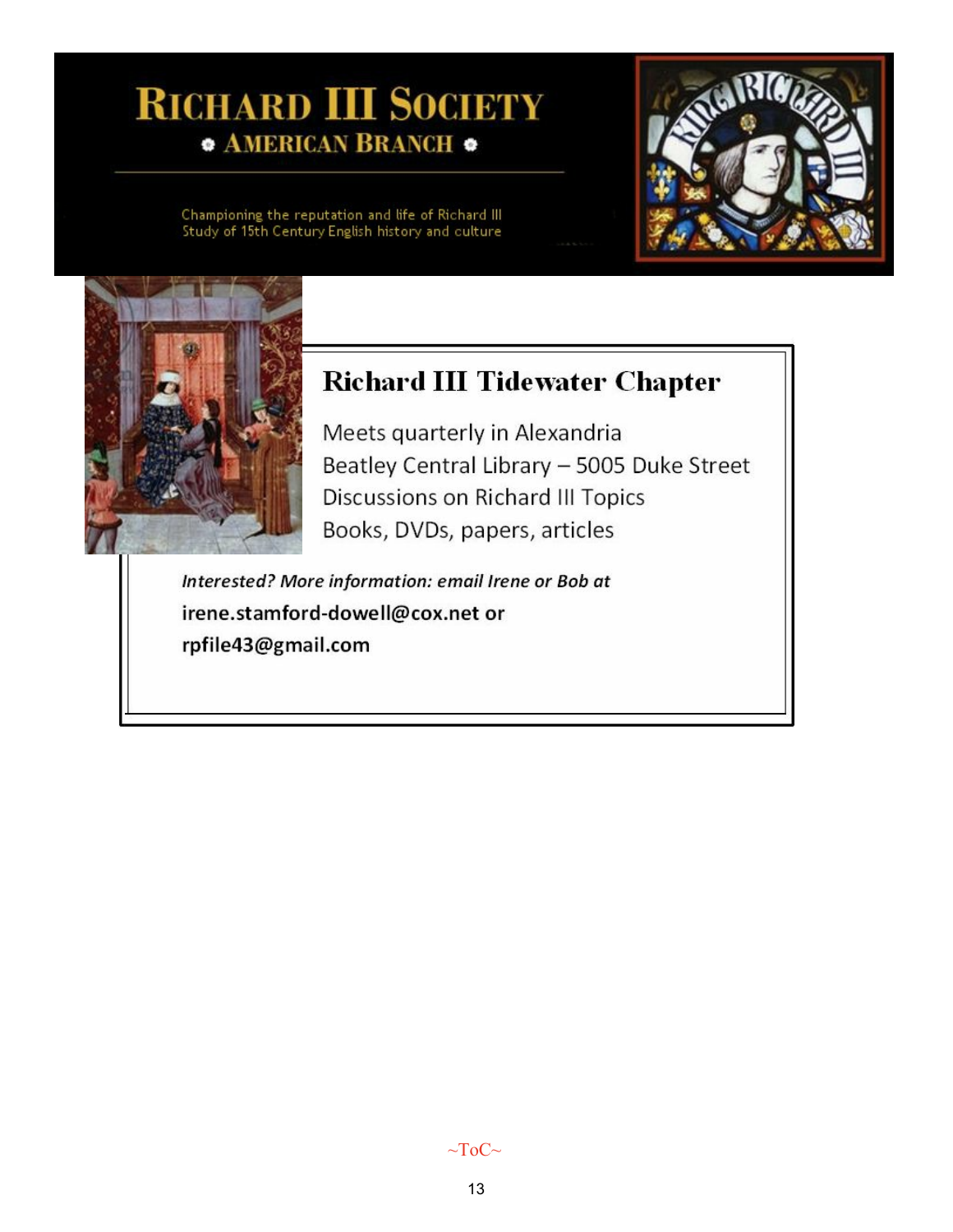#### **2017 Fiction Library Book Sale**

<span id="page-13-0"></span>The American Branch selling duplicates of books currently in the fiction library for donations of \$2.50 for hardbacks and \$1 for paperbacks unless otherwise noted. Price does not include shipping. If interested, please contact Gilda Felt, Fiction Librarian at [gildaevf@comcast.net.](mailto:gildaevf@comcast.net)

HARDBACK NOVELS: Abbey, Margaret— Brothers-In-Arms —The Crowned Boar (Son of York) —The Warwick Heiress Anand, Valerie—Crown of Roses Barnes, Margaret—The Tudor Rose Belle, Pamela—The Lodestar Bridge, S. R.—The Woodville \$10.00 Bulwer-Lytton, Edward—The Last of the Barons Carleton, Patrick—Under the Hog \$10.00 Caskoden, Edwin—When Knighthood was in Flower \$10.00 Davis, Iris—Bride of the Thirteenth Summer \$10.00 Doherty, P.C.—The Fate of Princes Eckerson, Olive—The Golden Yoke Fairburn, Eleanor—White Rose, Dark Summer \$75.00 —The Rose at Harvest End —Winter's Rose \$75.00 Farrington, Robert—The Killing of Richard III —Tudor Agent —Traitors of Bosworth Few, Mary Dodgen—Under the White Boar Graham, Alice Walworth—The Summer Queen Harnett, Cynthia—The Cargo of the Madalena (Caxton's Challenge) Honeyman, Brenda (Clarke)—The Kingmaker (Last of the Barons) —Richmond and Elizabeth Irwin, Frances—The White Queen \$20.00 Jarman, Rosemary Hawley—Crown in Candlelight Kettle, Jocelyn—Memorial to the Duchess Kilbourne, Janet—Garland of the Realm —Wither One Rose King, Betty—The Beaufort Secretary —The Lord Jasper —The Rose Both Red and White Leary, Francis—The Swan and the Rose —Fire and Morning Lindsay, Philip—Merry Mistress —A Princely Knave (They Have their Dreams) Maiden, Cecil—The Borrowed Crown Makepeace, Joanna—Pawns of Power Miall, Wendy—John of Gloucester \$50.00 Morgan, Denise —Kingmaker's Knight Nickell, Lesley—The White Queen Oman, Carola—Crouchback Paget, Guy—The Rose of London —Rose of Rouen Palmer, Marian—The White Boar —The Wrong Plantagenet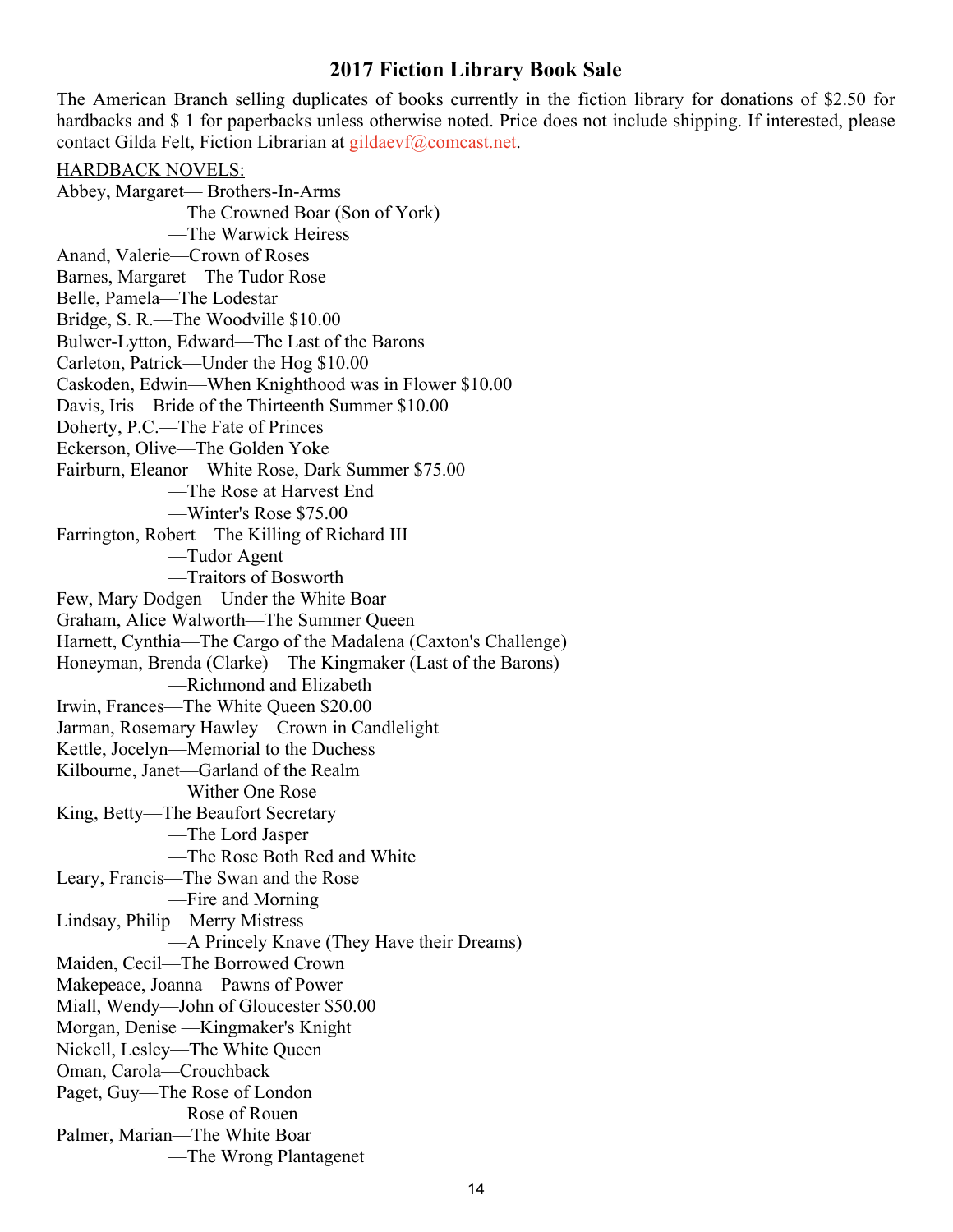Penman, Sharon Kay—The Sunne in Splendour Peters, Elizabeth—The Murders of Richard III Plaidy, Jean—The Goldsmith's Wife (King's Mistress) —Red Rose of Anjou —The Sun in Splendour Rabinowitz, Ann—Knight on Horseback Rowling, Marjorie—The Shadow of the Dragon Rubino, Diana—Destiny Lies Waiting Schoonover, Lawrence—The Spider King Sedley, Kate—Death and the Chapman Stanier, Hilda Brookman—The Kingmaker's Daughter —Plantagenet Princess Stephens, Peter—Battle for Destiny Stevenson, Robert Louis—The Black Arrow Stubbs, Jean—An Unknown Welshman Sudworth, Bwynedd—Dragon's Whelp —The King of Destiny Tey, Josephine—The Daughter of Time Trevan, Ruth—Loyalty Binds Me \$50.00 Vance, Marguerite—Song for a Lute Viney, Jane—King Richard's Friend \$50.00 —White Rose Dying \$50.00 Welch, Ronald—Sun of York Westcott, Jan—Set Her On a Throne —The White Rose (The Lion's Share) Whittle, Tyler—The Last Plantagenet Willard, Barbara—The Lark and the Laurel Williamson, Hugh Ross—The Butt of Malmsey \$10.00 Williamson, Joanne—To Dream Upon a Crown Wilson, Sandra—The Lady Cecily —Less Fortunate Than Fair —The Queen's Sister —Wife to the Kingmaker HARDBACK PLAYS Shakespeare, William—Richard III PAPERBACK NOVELS Abbey, Margaret—Brothers-In-Arms —The Crowned Boar (Son of York) Alphin, Marie—Tournament of Time Appleyard, Susan—The King's White Rose Bentley, Pauline—Silk and Sword Bowden, Susan—In the Shadow of the Crown Bowen, Marjorie—Dickon Brandewyne, Rebecca—Rose of Rapture Brooks, Janice Young—Forbidden Fires Edwards, Rhoda—The Broken Sword (Some Touch of Pity) Evans, Jean—The Divided Rose Eyre, Katherine Wigmore—The Lute and the Glove Fairburn, Eleanor—The Rose in Spring Farrington, Robert—The Killing of Richard III Frazer, Margaret—The Outlaw's Tale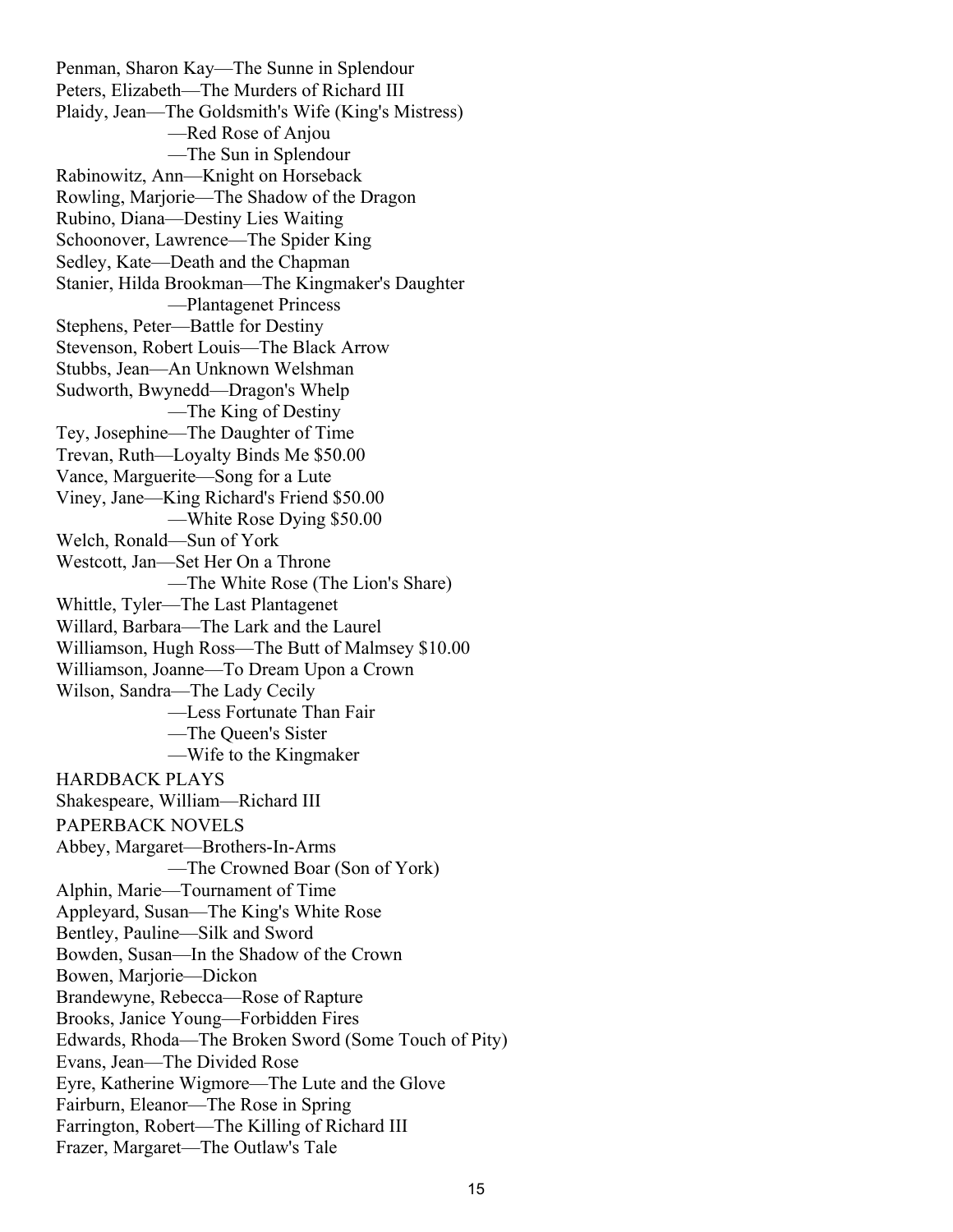Gellis, Roberta—The Dragon & the Rose Graham, Alice Walworth—The Summer Queen Griffith, Kathryn Meyer—The Heart of the Rose Harrod-Eagles, Cynthia—The Founding Henley, Virginia—The Raven and the Rose Higginbotham, Susan—The Stolen Crown Jarman, Rosemary Hawley—Crown in Candlelight —We Speak No Treason Kettle, Jocelyn—Memorial to the Duchess Layton, Edith—The Crimson Crown Lindsay, Philip—A Princely Knave (They Have their Dreams) McChesney, Dora—Confession of Richard Plantagenet (photocopy) Martin, George R. R.—Game of Thrones Martyn, Isolde—Maiden and the Unicorn Pargeter, Edith—The Brothers of Gwynedd Quartet Penman, Sharon Kay—The Sunne in Splendour Peters, Elizabeth—The Murders of Richard III Peters, Maureen—Elizabeth the Beloved —The Queen Who Never Was (Woodville Wench) Pierce, Glenn—King's Ransom Plaidy, Jean—The Goldsmith's Wife (King's Mistress) —The Queen's Secret —The Reluctant Queen Powers, Anne—Royal Consorts (Queen's Ransom) Prescott, H. F. M.—Man on a Donkey Ross, Barnaby—The Passionate Queen Rubino, Diana—Jewels of Warwick —Thy Name is Love Schoonover, Lawrence—The Spider King Simonds, Paula—Desire the Kingdom Small, Betrice—The Spitfire Smith, Anne Easter—The King's Grace Stevenson, Robert Louis—The Black Arrow Tannahill, Reay—The Seventh Son Tey, Josephine—The Daughter of Time Wensby-Scott, Carol—Lion Dormant PAPERBACK PLAYS Avansino, Frederick—R. Gloucester (photocopy) Rowe, Nicholas—The Tragedy of Jane Shore (photocopy) Shakespeare, William—Henry IV Pt 1 —Henry V —Richard II

—Richard III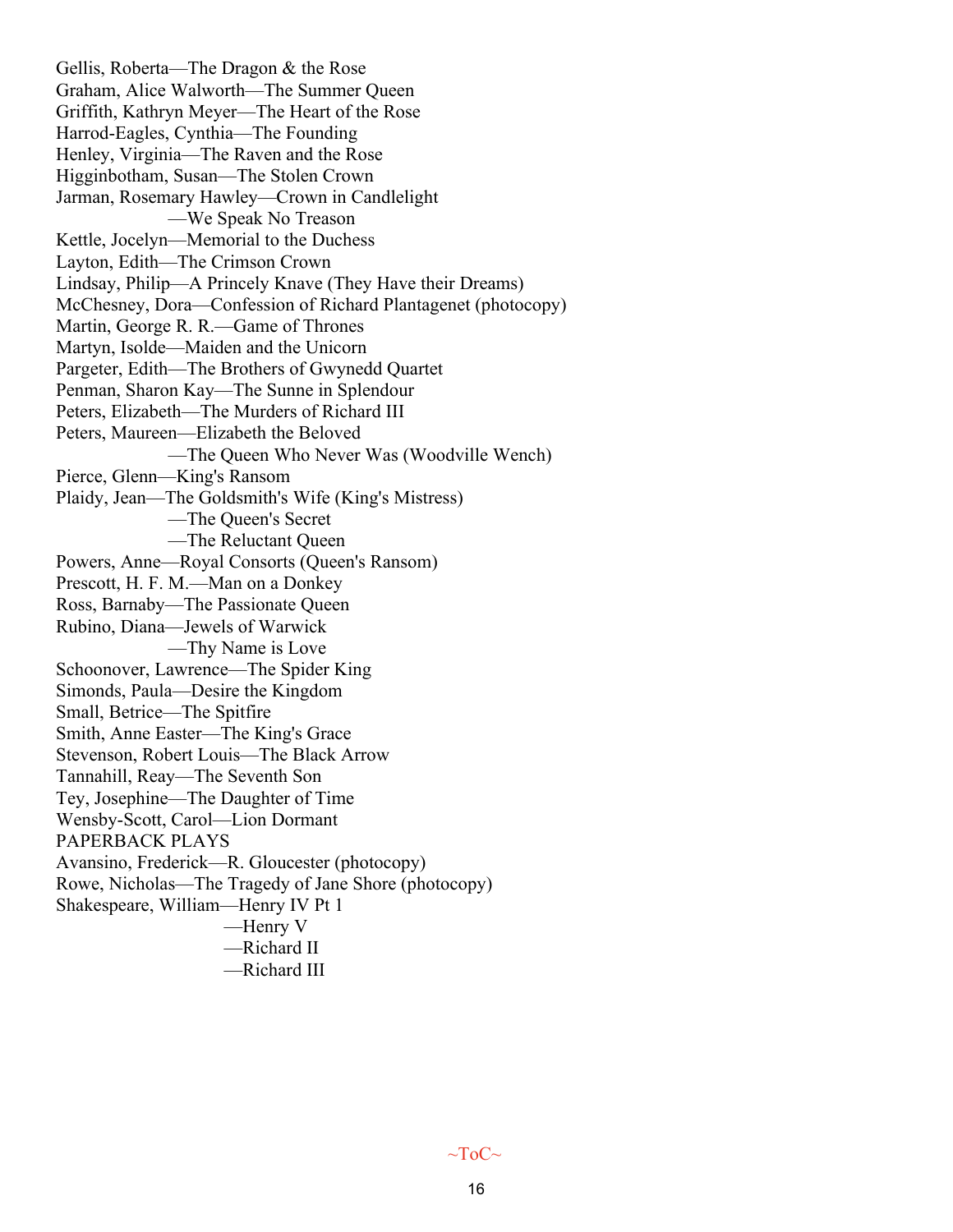<span id="page-16-0"></span>

Rare and delightful books from the non-fiction library Susan Troxell

The Non-Fiction and Audio-Visual Library have gained some very interesting materials in the past six months, thanks to generous donations from members Jenny Applequist and Jeanne Trahan Faubell. The books cover a broad range of topics, and some are gorgeously illustrated. The audio-visual materials are from the 1996 mock appellate court arguments concerning the charge against Richard III for murdering his two nephews; U.S. Supreme Court Justices Rehnquist, Ginsburg, and Breyer heard the arguments. Please contact me at researchlibrary@r3.org if you would like to borrow any of these items.

Books:

J.G. Bellamy, *The Law of Treason in England in the Later Middle Ages*, 1970.

S.B. Chrimes, *An Introduction to the Administrative History of Mediaeval England*, 1959.

Francis Pryor, *Britain in the Middle Ages, an Archaeological History*, 2006.

Frances & Joseph Gies, *Marriage and the Family in the Middle Ages*. 1987.

Christopher Gerrard, *Medieval Archaeology*—*Understanding Traditions & Contemporary Approaches*, 2003.

K.B. McFarlane, *The Nobility of Later Medieval England: the Ford Lectures for 1953 and Related Studies*, 1973.

Alison Hanham, *The Celys and their World: an English merchant family of the fifteenth century*, 1985.

Craig Harbison, *The Mirror of the Artist: Northern Renaissance Art in its Historical Context*, 1995

Alan Harding, *The Law Courts of Medieval England*, 1973.

Mick Aston, *Monasteries in the Landscape*, 2000.

C.M. Woolgar, *The Senses in Late Medieval England*, 2006.

C.M. Woolgar, *The Great Household in Late Medieval England*, 1999.

John Steane, *The Archaeology of the Medieval English Monarchy*, 1993.

#### Audio-visual materials:

VHS Videotapes of *The Trial of Richard III*, 1996, Indiana University & The Shakespeare Theater of Washington, DC.

Booklet of Briefing Materials submitted by Prosecution and Defense.

(Note: This was first published in the March 2017 *Ricardian Register*.)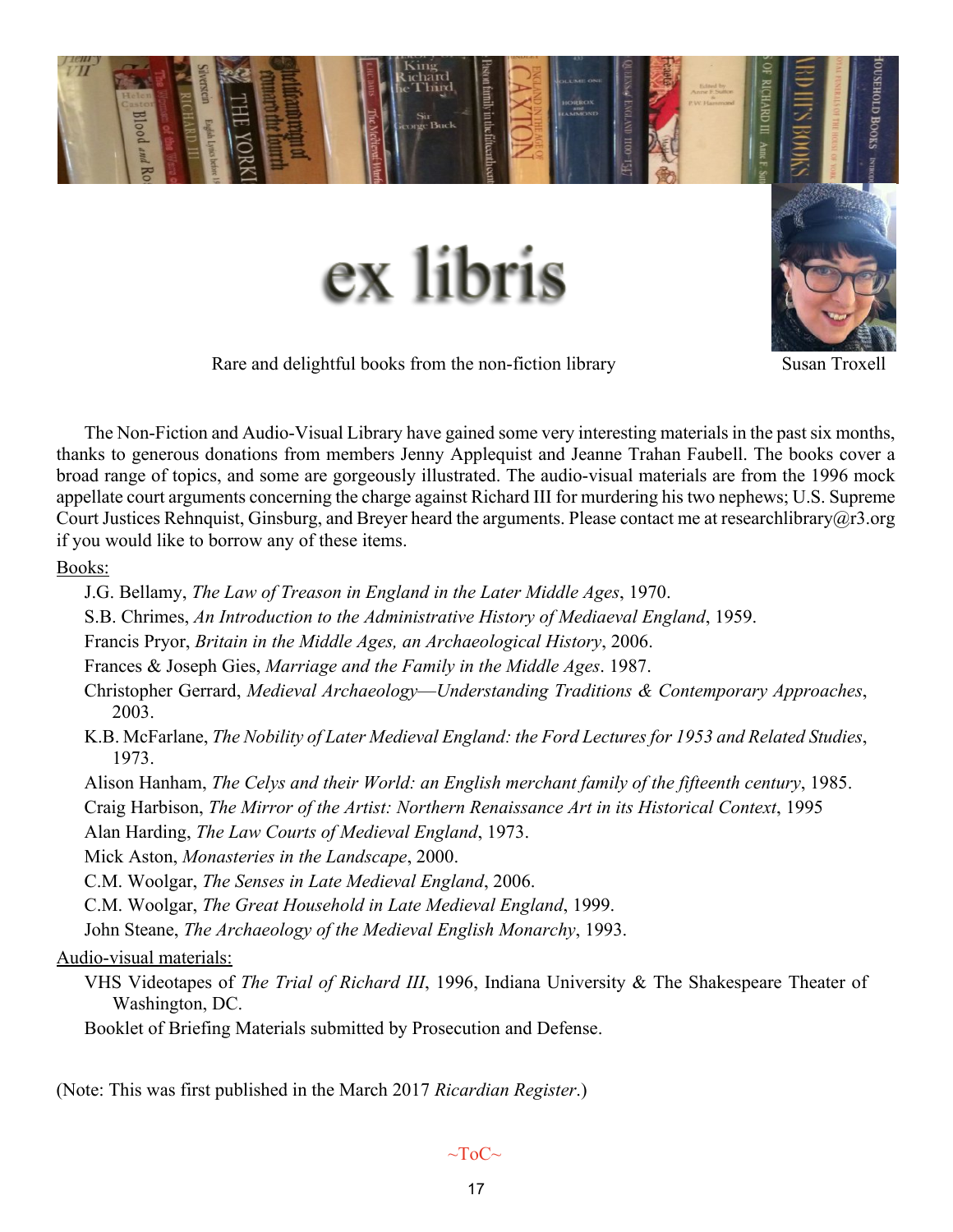### **Board, Staff, and Chapter Contacts**

#### <span id="page-17-0"></span>**EXECUTIVE BOARD**

CHAIRMAN: **Compton Reeves** [chairperson@r3.org](mailto:chairperson@r3.org)

VICE CHAIRMAN: **Deborah Kaback** [vice-chair@r3.org](mailto:vice-chair@r3.org)

SECRETARY: **Emily Ferro** secretary $(a)$ r3.org

TREASURER: **Lisa Pince** [treasurer@r3.org](mailto:treasurer@r3.org) MEMBERSHIP CHAIRMAN: **Cheryl Greer** [membership@r3.org](mailto:membership@r3.org)

IMMEDIATE PAST CHAIRMAN: **W. Wayne Ingalls**

immediate past chairman $@r3.org$ 

**COMMITTEES** CHAPTERS ADVISOR: **Nita Musgrave** [chapters@r3.org](mailto:chapters@r3.org)

LIBRARIAN: Fiction: **Gilda E. Felt** [fictionlibrary@r3.org](mailto:fictionlibrary@r3.org)

LIBRARIAN: Research, Non-Fiction, and Audio-Visual: **Susan Troxell**

[researchlibrary@r3.org](mailto:researchlibrary@r3.org)

RESEARCH OFFICER: **Gil Bogner** [research\\_officer@r3.org](mailto:research_officer@r3.org)

PUBLIC RELATIONS OFFICER: **Wayne Ingalls** public relations officer $@r3.org$ 

ON-LINE MEMBER SERVICES: **Open** (Contact Jonathan Hayes at chairperson $@r3.org$  for access to member's only page on r3.org) SALES OFFICER**: Bob Pfile** [sales@r3.org](mailto:sales@r3.org) WEB CONTENT MANAGER: Open

WEBMASTER: **Lisa Holt-Jones** [webmaster@r3.org](mailto:webmaster@r3.org)

**REGISTER STAFF** EDITOR: **Joan Szechtman** [info@r3.org](mailto:info@r3.org) ASSISTANT EDITOR: **Diana Rubino** [assistant\\_editor@r3.org](mailto:assistant_editor@r3.org) Copy Editor: **Ruth Roberts** copy editor@r3.org RICARDIAN READING EDITOR: Myrna Smith [ricardian\\_reading\\_editor@r3.org](mailto:ricardian_reading_editor@r3.org) **CHAPTER CONTACTS EASTERN MISSOURI:** Bill Heuer [bheuer0517@sbcglobal.net](mailto:bheuer0517@sbcglobal.net) **ILLINOIS:** Janice Weiner [jlweiner@sbcglobal.net](mailto:jlweiner@sbcglobal.net) **MICHIGAN AREA:** Larry Irwin [fkatycdc@yahoo.com](mailto:fkatycdc@yahoo.com) **NEW ENGLAND:** Ms June-Ann Greeley [juneanng@gmail.com](mailto:juneanng@gmail.com) Website: [r3ne.org](http://r3ne.org/) **NORTHWEST:** Carol Smith [richardiiinw@yahoo.com](mailto:richardiiinw@yahoo.com) **NEW YORK-METRO AREA:** Maria Elena Torres [elena@pipeline.com](mailto:elena@pipeline.com) **Tidewater (VA):** Bob Pfile [rpfile43@gmail.com](mailto:rpfile43@gmail.com) **Texas Regional:** Elizabeth York Enstam [Enstam@sbcglobal.net](mailto:Enstam@sbcglobal.net) **Arizona:** Marion Low [dickon3@cox.net](mailto:dickon3@cox.net) **Rocky Mountain (CO):** Dawn Shafer dawn alicia shafer@yahoo.com

Note: If you do not see a chapter near you and you would like to reach out to other Ricardians in your area, please contact the Membership Chair at [membership@r3.org.](mailto:membership@r3.org) She will circulate your email address to members in your area. If you later decide to go ahead and form a chapter, please contact the Chapters' Advisor at [chapters@r3.org](mailto:chapters@r3.org).

 $\sim$ ToC $\sim$